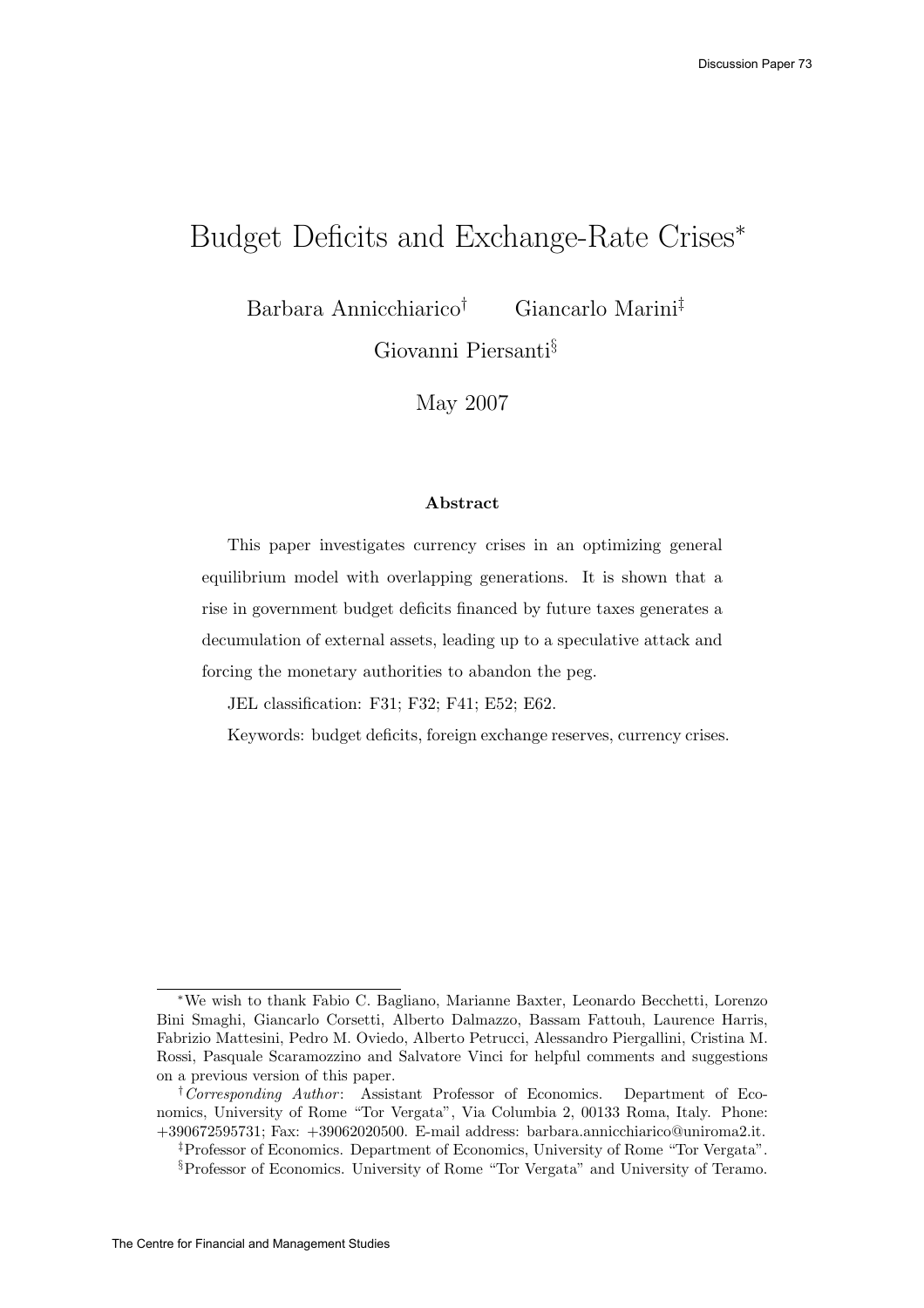## 1 Introduction

The financial and currency turmoils of the 90's in many European, Latin-American and Asian countries have called into question the viability of fixed exchange-rate regimes and led to the development of new models on the causes of currency collapses. We can now identify at least two main theoretical explanations of crises, one based on the view that a collapse is the inevitable outcome of inconsistent macroeconomic policies and the other based on the view that a collapse results from self-fulfilling expectations. According to the so-called 'first-generation' models of currency crises, if a government finances its fiscal deficits by printing money in excess of money demand growth, while following a fixed exchange-rate policy, a gradual loss of reserves will occur, leading to a speculative attack against the currency that forces the abandonment of the fixed-rate regime eventually (see, e.g., Krugman 1979; Flood and Garber 1984; Obstfled 1986a; Calvo 1987; van Wijnbergen 1991; Calvo and Végh 1999).

The 'second-generation' models of currency crises, on the other hand, show that the government's decision to give up a fixed exchange rate depends on the net benefits of pegging; hence, the fixed rate is likely to be maintained as long as the benefits of devaluing are smaller than the costs. However, changes in market beliefs about the currency sustainability can force the government to go out of the peg. For example, if agents expect a devaluation, a speculative attack will start, forcing the government to abandon the peg, since the costs of keeping the exchange rate fixed outweigh the benefits. On the other hand, if agents expect no change in the currency rate the fixed peg will be preserved. Private expectations are self-fulfilling and multiple equilibria can occur, for given fundamentals (see, e.g., Obstfeld 1996; Velasco 1996; Cole and Kehoe 1996; Jeanne 1997; Jeanne and Masson, 2000).<sup>1</sup>

<sup>&</sup>lt;sup>1</sup>The partition between first and second generation models is consistent with the classification scheme of currency crises proposed by Flood and Marion (1999), and Jeanne (2000). From this point of view the so called "third-generation" models, elaborated to explain the more recent financial turmoils in Asia, Latin America and Russia, are considered extensions of the existing setups that explicitly include the financial side of the economy.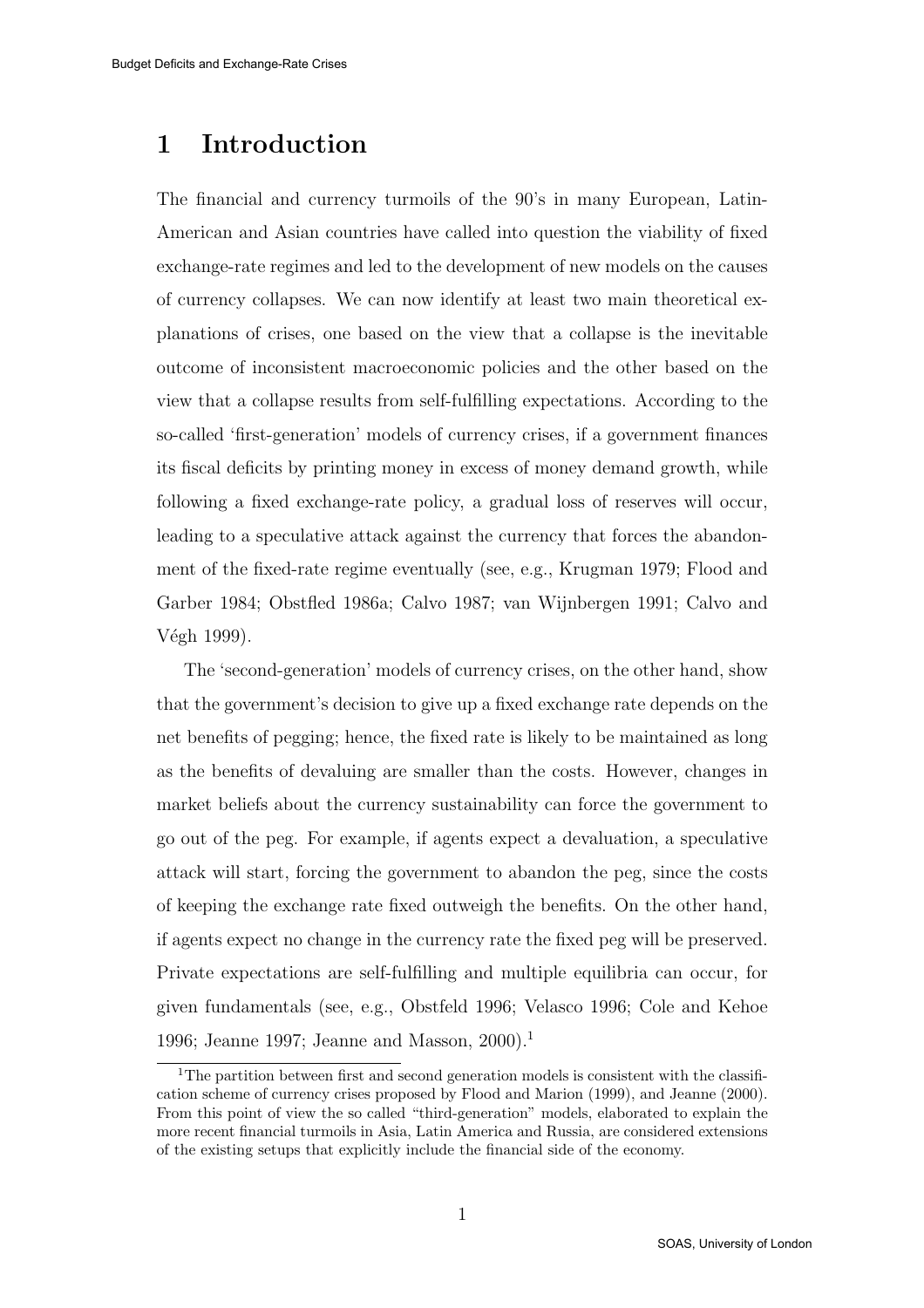Discussion Paper 73

More recently, the debate about the role played by fundamentals and/or self-fulfilling expectations in triggering a speculative attack has been enriched by a new set of models analyzing currency crises in the context of a change in the expectations of future policy (see, e.g., Daniel 2000, 2001; Burnside, Eichenbaum, and Rebelo 2001, 2003). According to this view, explanations of crises do not necessarily require a period of fundamental misalignments. All is needed is that the path of current and future government policies becomes inconsistent with the fixed peg.

This literature typically uses static models, or models with extrinsic dynamics, that is models where the dynamics of the system come exclusively from current or anticipated future changes in exogenous variables. Such systems are, in fact, always in steady-state equilibrium in the absence of external shocks. This is in contrast to the so-called intrinsic dynamics of the system, where the economy evolves from some initial stationary state due to, e.g., the accumulation of capital stock or foreign assets.<sup>2</sup> Models with intrinsic dynamics are useful to understand currency crises and to predict the exact time of an attack. They enable us to study the dynamics of relevant macroeconomic variables.

The purpose of this paper is to deal with this kind of dynamics using a modified version of the Yaari (1965)-Blanchard (1985) model. Our approach has three main advantages. First, it allows a 'nondegenerate' dynamic adjustment in the basic monetary model of exchange rate determination. Second, it shows that the macroeconomic equilibrium is dependent on the timing of fiscal policies. Third, the current account is allowed to play a crucial role in transmitting fiscal disturbances to the rest of the economy.

A central finding of the paper is that a collapse may occur even as a consequence of a temporary tax cut fully financed by future taxes. In particular, following a fiscal expansion, current account imbalances and the expected depletion of foreign assets will lead up to a currency crisis forcing the mon-

<sup>2</sup>This distinction may be found, for example, in Turnovsky (1977, 1997) and Obstfeld and Stockman (1985).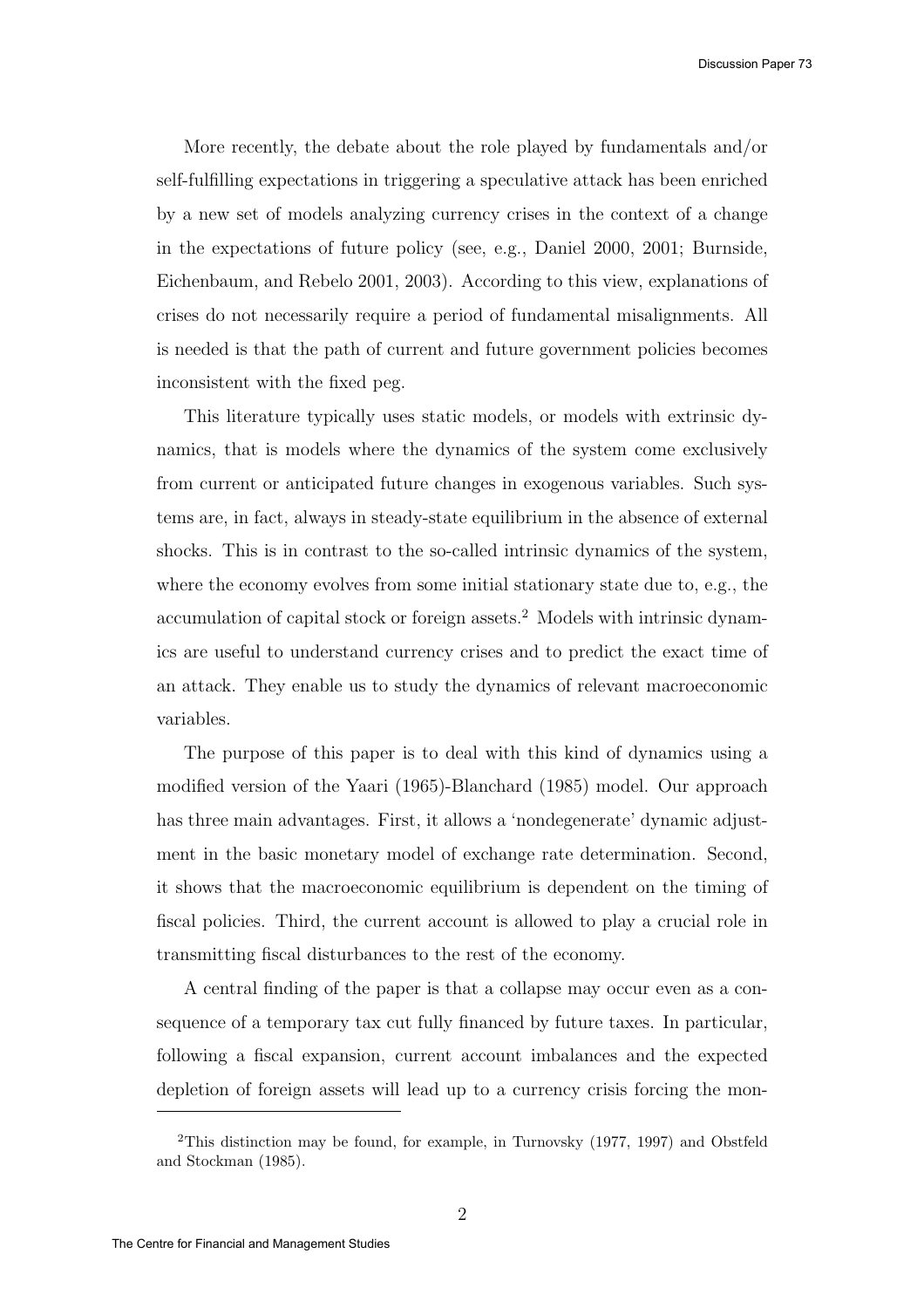etary authorities to adopt a floating exchange-rate regime. This result is in sharp contrast with the existing literature, where monetary or fiscal policies are inconsistent or expected to be inconsistent with the exchange-rate policy. On the other hand, our theoretical results are consistent with the evidence that Asian countries that came under attack in 1997 were those which had experienced lager current account deficits on the eve of the crisis.<sup>3</sup>

The main conclusion that emerges from our analysis is that crises can occur in a flexible price fully optimizing framework even when both monetary and fiscal policies are correctly designed, that is when the intertemporal budget constraint of the government is always respected and monetary policy obeys the rules of the game. The crisis, however, is not driven by self-fulfilling expectations, as the collapse results from a well-defined dynamics in the fundamentals. The main implication of our model is that the sustainability of a fixed exchange-rate system may require not only giving up monetary sovereignty, but also strongly restraining the conduct of fiscal policy.

The paper is organized as follows. Section II presents the theoretical model. Section III describes the dynamics of the model and the time of the speculative attack. Section IV contains the summary and conclusions of the paper.

## 2 The Model

Consider a small open economy described as follows. Agents have perfect foresight and consume a single tradeable good. Domestic supply of the good is exogenous. Household's financial wealth is divided between domestic money (which is not held abroad) and internationally traded bonds. There are no barriers to trade, so that purchasing power parity (ppp) holds at all times, that is  $P^*S = P$ , where S is the nominal exchange rate (defined as units of domestic currency per unit of foreign currency),  $P$  is the domestic price

<sup>3</sup>For an exhaustive overview of the economic fundamentals in Asian countries in the years preceding the financial and currency crisis, see Corsetti, Pesenti and Roubini (1999) and World Bank (1999).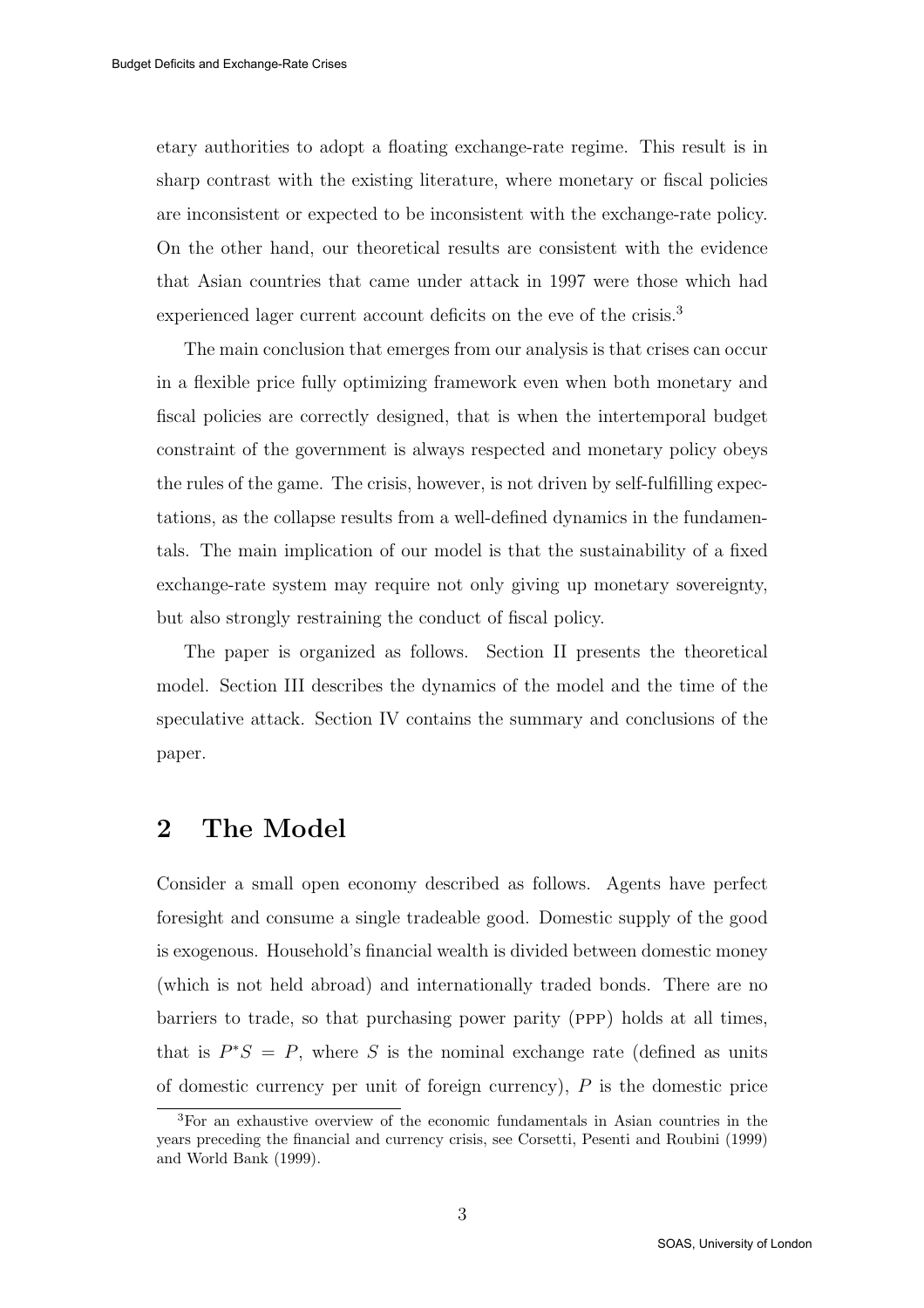level and  $P^*$  is the foreign price level. There is perfect capital mobility and domestic and foreign assets are perfect substitutes, thus uncovered interest parity (UIP) is always verified,  $i = i^* + \dot{s}$ , where i and  $i^*$  are the domestic and foreign (constant) nominal interest rate, respectively and  $\dot{s} \equiv d(\ln S)/dt$ is the rate of exchange depreciation. In the absence of foreign inflation the external nominal interest rate is equal to the real rate.

The demand side of the economy is described by an extended version of the Yaari-Blanchard perpetual youth model with money in the utility function.<sup>4</sup> There is no bequest motive and financial wealth for newly born agents is assumed to be zero. The birth and death rates are the same, so that population is constant. Let  $\delta$  denote the instantaneous constant probability of death and  $\beta$  the subjective discount rate. For convenience, the size of each generation at birth is normalized to  $\delta$ , hence total population is equal to unity.

Each individual of the generation born at time s at each time period  $t \geq s$ faces the following maximization problem:

$$
\max \int_0^\infty \log \left( c_{s,t}^\epsilon \frac{m_{s,t}}{P_t}^{1-\epsilon} \right) e^{-(\beta+\delta)t} dt,\tag{1}
$$

subject to the individual consumer's flow budget constraint

$$
\frac{d(w_{s,t}/P_t)}{dt} = (i^* - \dot{p}_t^* + \delta)\frac{w_{s,t}}{P_t} + y_{s,t} - \tau_{s,t} - c_{s,t} - (i^* + \dot{s}_t)\frac{m_{s,t}}{P_t},\qquad(2)
$$

and to the transversality condition

$$
\lim_{t \to \infty} \frac{w_{s,t}}{P_t} e^{-\int_0^t (i^* - p_v^* + \delta) dv} = 0,
$$
\n(3)

where  $0 < \epsilon < 1$ ,  $\beta < i^* - \dot{p}^*,$ <sup>5</sup>  $\dot{p}^*$  is the external inflation rate, while  $c_s$ ,  $y_s$ ,  $m_s$ ,  $w_s$  and  $\tau_s$  denote consumption, endowment, nominal money balances, total

<sup>4</sup>The approach of entering money in the utility function to allow for money holding behavior within a Yaari-Blanchard framework, is common to a number of papers including Spaventa (1987), Marini and van der Ploeg (1988), van der Ploeg (1991), and Kawai and Maccini (1990, 1995). Similar results could also be obtained by use of cash-in-advance models (see Feenstra, 1986).

 ${}^{5}$ Following Blanchard (1985) this condition ensures that consumers are relatively patient, in order to ensure that the steady state-level of aggregate financial wealth is positive.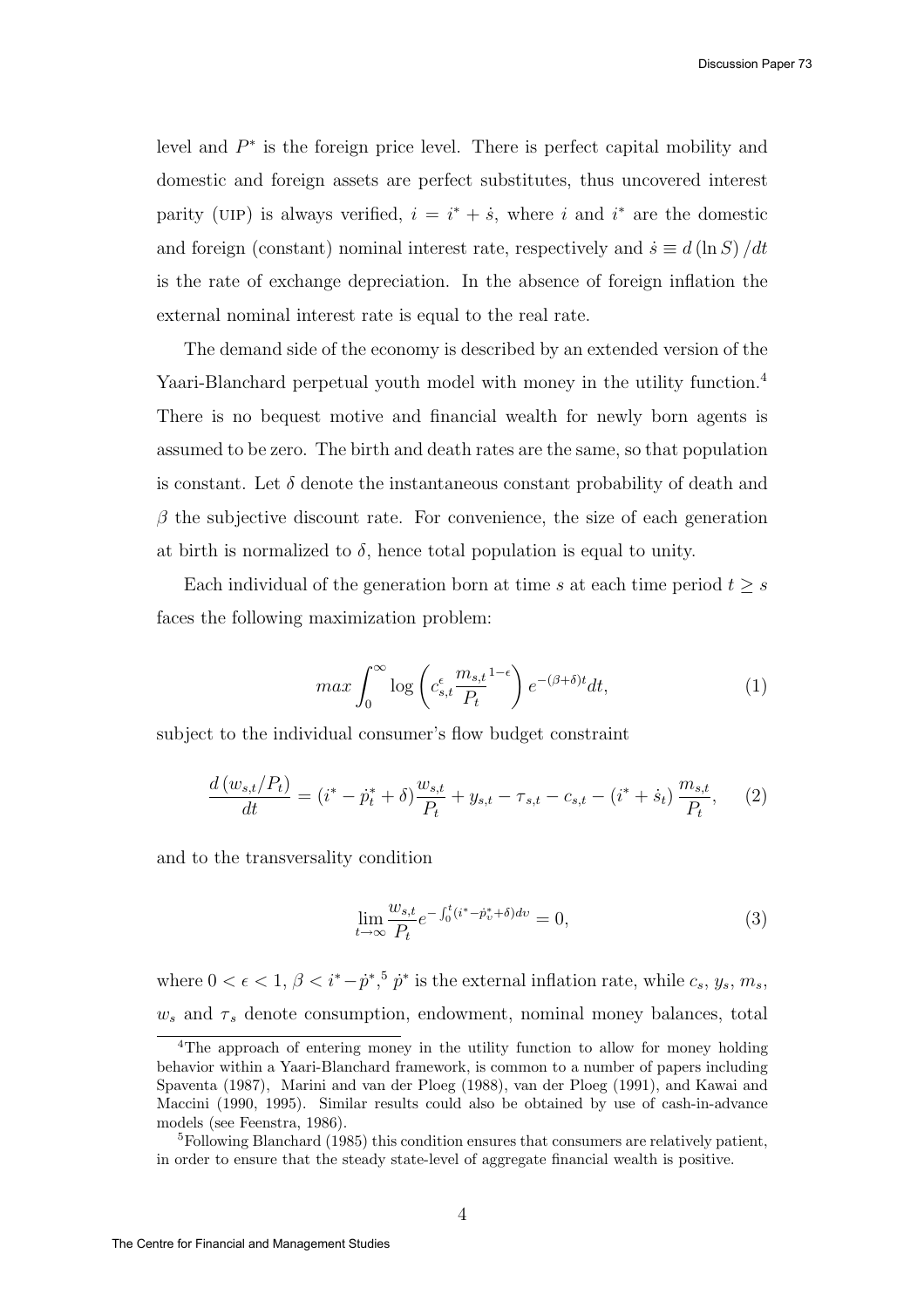financial wealth and lump-sum taxes, respectively. Notice that the effective discount rate of consumers is given by  $\beta + \delta$ , where  $\beta + \delta > i^* - \dot{p}^*$ .<sup>6</sup> Each individual is assumed to receive for every period of her life an actuarial fair premium equal to a fraction  $\delta$  of her financial wealth from a life insurance company operating in a perfectly competitive market. At the time of her death the remaining individual's net wealth goes to the insurance company. For simplicity, both the endowment and the amount of lump-sum taxes are age-independent; hence, individuals of all generations have the same human wealth. In addition, the endowment is assumed to be constant over time.

The representative consumer of generation s chooses a sequence for consumption and money balances in order to maximize (1) subject to (2) and (3) for an initial level of wealth. Solving the dynamic optimization problem and aggregating the results across cohorts yield the following expressions for the time path of aggregate consumption, the portfolio balance condition, the aggregate flow budget constraint of the households and the the transversality condition, respectively:

$$
\mathcal{C}_t = (i^* - \beta)C_t - \delta \frac{\beta + \delta}{1 + \eta} \frac{W_t}{P},\tag{4}
$$

$$
\frac{M_t}{P_t} = \eta \frac{C_t}{i^* + \dot{s}_t},\tag{5}
$$

$$
\frac{d\left(W_t/P_t\right)}{dt} = \left(i^* - \dot{p}^*\right)\frac{W_t}{P_t} + Y - T_t - C_t - \left(i^* + \dot{s}_t\right)\frac{M_t}{P_t},\tag{6}
$$

$$
\lim_{t \to \infty} \frac{W_t}{P_t} e^{-\int_0^t (i^* - \dot{p}_v^*) dv} = 0,
$$
\n(7)

where,  $\eta \equiv (1 - \xi)/\xi$ . The upper case letter denotes the population aggregate of the generic individual economic variable. For any generic economic variable at individual level, say  $x$ , the corresponding population aggregate  $X$  can be obtained as  $X_t = \int_{-\infty}^t \delta x_{s,t} e^{\delta(s-t)} ds$ .

 $6$ This assumption ensures that savings are decreasing in wealth and that a steady-state value of aggregate consumption exists. See Blanchard (1985) for details.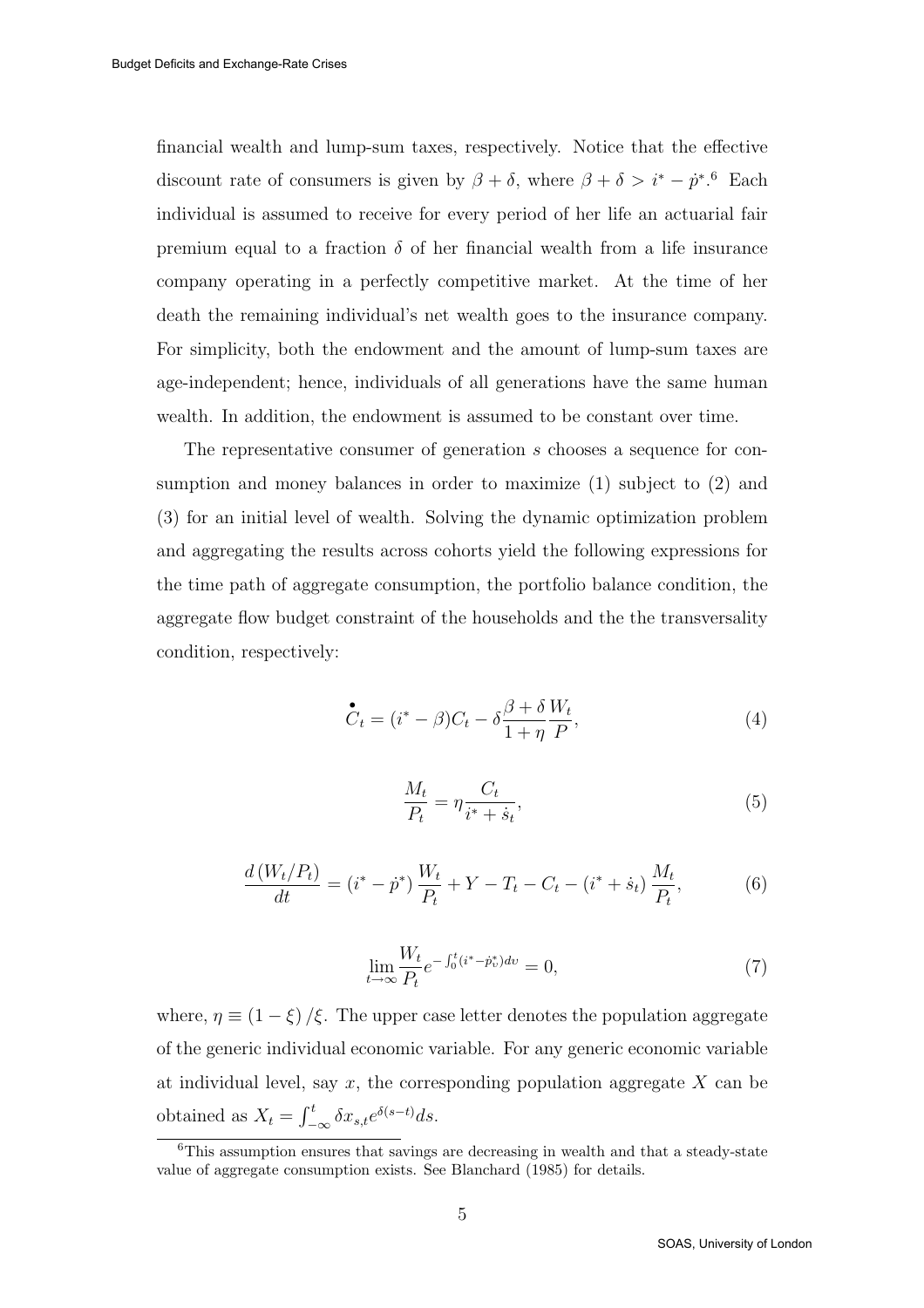Letting B denote traded bonds denominated in foreign currency, total financial wealth of the private sector can be expressed as:

$$
\frac{W_t}{P_t} = \frac{M_t}{P_t} + \frac{S_t B_t}{P_t} = \frac{M_t}{P_t} + \frac{B_t}{P_t^*}.
$$
\n(8)

where we have used the ppp condition.

The public sector is viewed as a composite entity consisting of a government and a central bank. Let D denote the net stock of government debt in terms of foreign currency given by the stock of foreign-currency denominated government bonds  $(D_G)$  net of official foreign reserves  $(R)$ , that is  $D = D_G - R$ . Under the assumption that government bonds and foreign reserves yield the same interest rate, the public sector flow budget constraint can be expressed as:

$$
\frac{d\left(S_{t}D_{t}/P_{t}\right)}{dt}=G_{t}+(i^{*}-\dot{p}_{t}^{*})\frac{S_{t}D_{t}}{P_{t}}-\mu_{t}\frac{M_{t}}{P_{t}}-T_{t},
$$
\n(9)

where G is public spending,  $\mu$  is the growth rate of nominal money and  $M \equiv M^H + SR$  with  $M^H$  being the domestic component of the money supply (domestic credit) and  $SR$  is the stock of official reserves valued in home currency. Henceforth public spending is assumed to be time-invariant.

Subtracting  $(9)$  from  $(6)$  yields the current account balance:

$$
\frac{d\left(S_t F_t/P_t\right)}{dt} = \left(i^* - \dot{p}_t^*\right) \frac{S_t F_t}{P_t} + Y - C_t - G_t,\tag{10}
$$

where  $F = B - D$  is the net stock of the external assets of the domestic economy. Since  $D = D_G - R$  the net stock of external assets can also be expressed as  $F = B + R - D_G$ .

### 2.1 Fiscal and Monetary Regimes

In order to close the model we need to specify the fiscal and the monetary regimes. The government is assumed to adopt a tax rule of the form:

$$
T_t = \alpha D_t - Z_t - \mu_t \frac{M_t}{P_t},\tag{11}
$$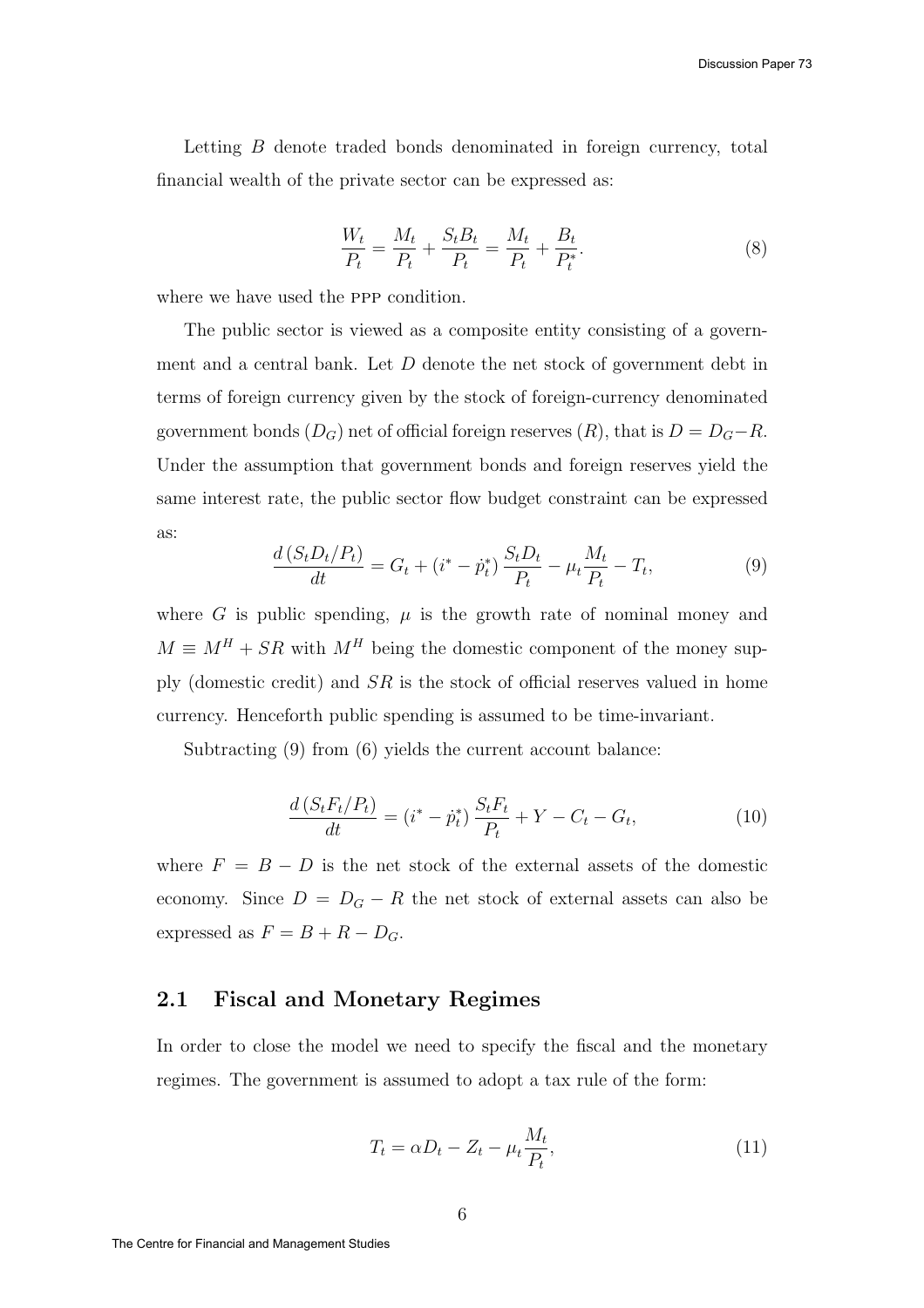where Z is a transfer and  $\alpha > i^* - \dot{p}^*$ . Taxes are an increasing function of net government debt adjusted for seigniorage.<sup>7</sup> The parameter restriction on  $\alpha$  rules out any explosive paths for the public debt.

The monetary regime is described by a fixed exchange-rate system. The central bank pegs on each date t the exchange rate at the constant level  $\tilde{S}$ , standing ready to accommodate any change in money demand in order to keep the relative price of the currency fixed. In other words, money supply is endogenously determined so as to meet any change in the demand of domestic money according to equation (5) for a given  $\widetilde{S}$ . Under a permanently fixed exchange rate,  $\dot{s} = 0$ ,  $i = i^*$  and the domestic price level is  $P = \tilde{S}P^*$ . The foreign price  $P^*$  is assumed constant and normalized to one. It follows that  $P = \widetilde{S}$  and that  $\dot{p}^* = 0$ .

#### 2.2 Macroeconomic Equilibrium

By combining  $(4)-(5)$  with  $(8)-(11)$ , under the fixed exchange-rate regime, the macroeconomic equilibrium of the model is described by the following set of equations:

$$
\mathcal{C}_t = (i^* - \beta)C_t - \delta \frac{\beta + \delta}{1 + \eta} \left( \eta \frac{C_t}{i^*} + F_t + D_t \right), \qquad (12)
$$

$$
\stackrel{\bullet}{D}_t = (i^* - \alpha) D_t + Z + G,\tag{13}
$$

$$
\overset{\bullet}{F}_t = i^* F_t + Y - C_t - G,\tag{14}
$$

$$
M_t = \eta \frac{C_t}{i^*} \widetilde{S},\tag{15}
$$

given the initial conditions on net public debt, on official foreign reserves, on the stock of foreign assets and on nominal money balances:  $D_0 = 0, R_0, F_0$ and  $M_0$ .

The dynamic system described by equations  $(12)-(14)$  consists of one jump variable  $(C)$  and two predetermined or sluggish variables  $(D \text{ and } F)$ . The system must have one positive and two negative roots in order to generate a

<sup>7</sup>Similar fiscal rules are frequently adopted in the literature. See Benhabib, Schmitt-Grohé and Uribe (2001) among others.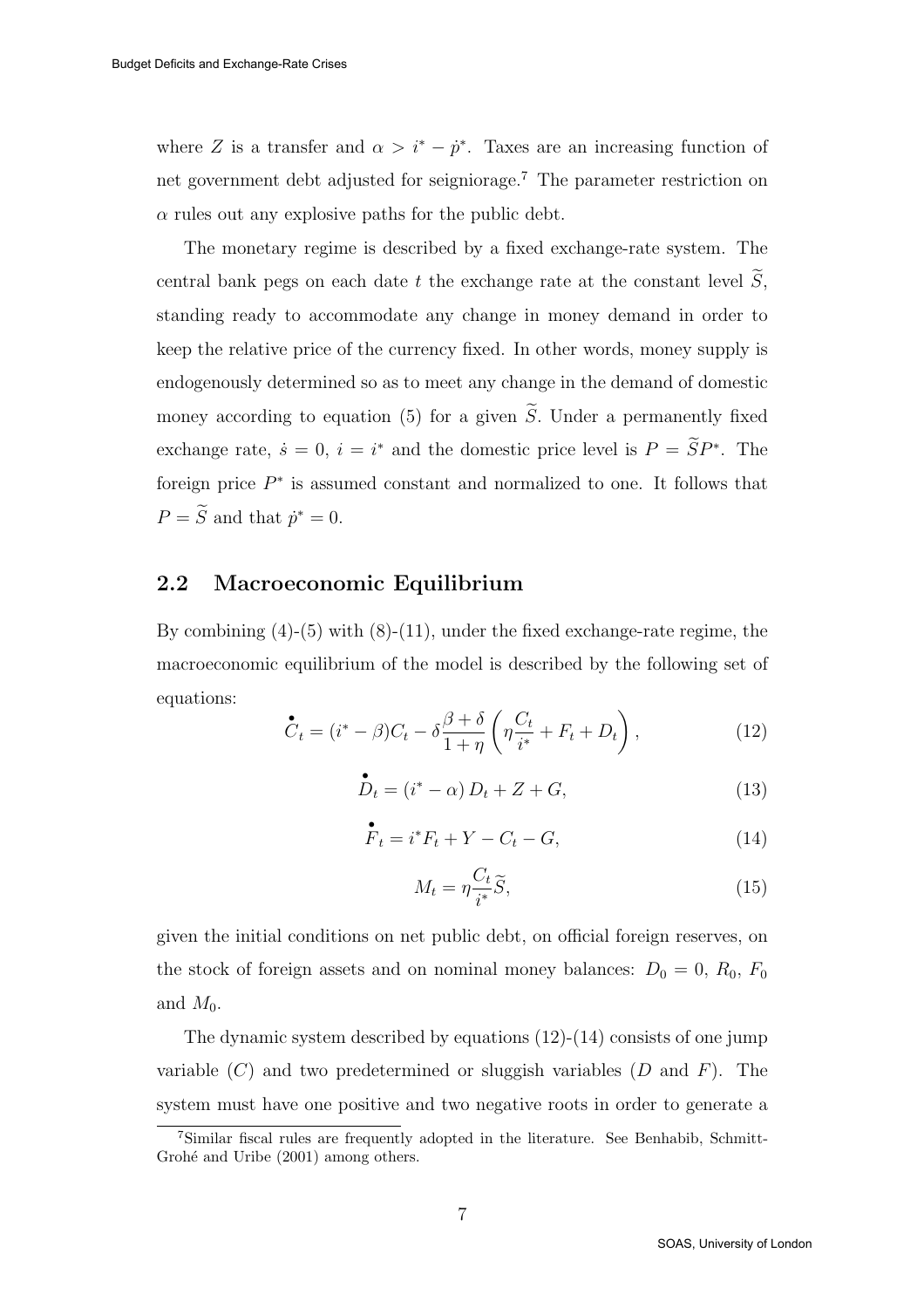unique stable saddle-point equilibrium path. It is shown that this condition is always satisfied in the Appendix.

### 3 Fiscal Deficits and Currency Crises

In this Section we examine the dynamic effects of fiscal policy on the macrovariables of the model to derive the links between expected future budget deficits and currency crises in a pegged exchange-rate economy. The policy is centered on an unanticipated lump-sum tax cut, that is a once and for all increase in  $Z^8$ . There is a fiscal deficit at time  $t = 0$ , generated by the tax cut, followed by future surpluses as debt accumulates, so as to always satisfy the intertemporal government budget constraint without recourse to seigniorage revenues. For sake of simplicity it is assumed that up to time zero the economy has been in steady-state.

Similarly to Burnside, Eichenbaum, and Rebelo (2001) the maintenance of the peg relies on a threshold rule. In particular, it is assumed that the monetary authorities abandon the fixed exchange-rate regime when net foreign assets  $F$  reach a critical level  $F<sup>c</sup>$ . The flexible exchange-rate regime that follows the fixed-rate regime's collapse is permanent. Furthermore, it is assumed that changes in the demand for domestic currency are entirely met by variations in the domestic credit component of money supply, while current account imbalances are backed by changes in the level of internationally traded bonds. These assumptions together ensure that till the timing of the speculative attack the level of official reserves remains at its initial level  $R_0$ .

Since the analysis is based on the assumption of perfect foresight, the transitional dynamics of the economy depend on the expectations of the longrun steady-state relationships.

The steady state equilibrium is described by the set of equations (12)-(14) when •  $C =$ •  $D =$ •  $F = 0$  and the portfolio balance condition (15). Let C, D,

<sup>8</sup>The effects of government deficit in optimizing models can be found, for example, in Frenkel and Razin (1987), Obstfeld (1989), Turnovsky and Sen (1991).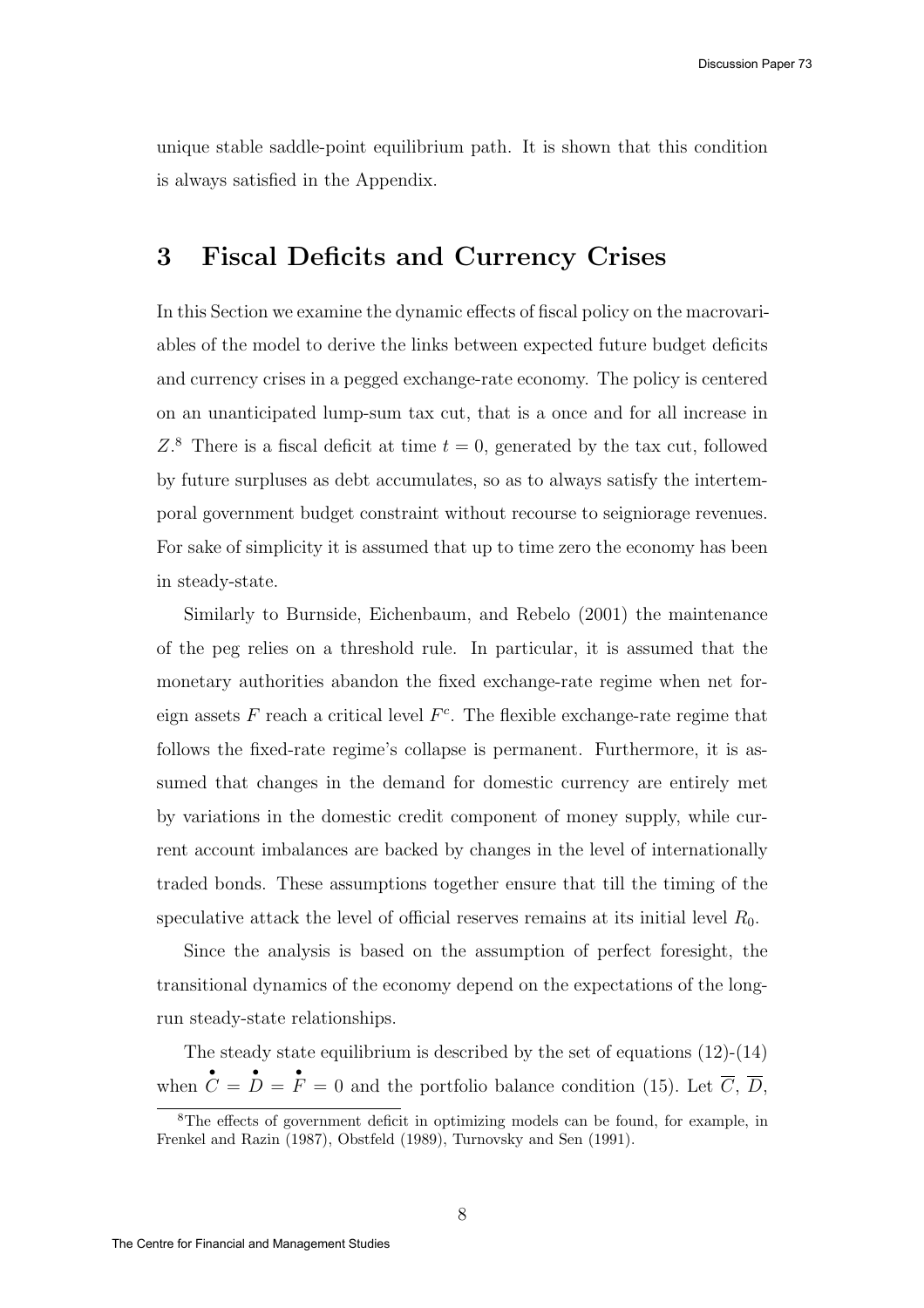$\overline{F}$  and  $\overline{\Phi}$  denote the long-run levels of consumption, public debt, net foreign assets and real money balances, respectively. The Appendix shows that the long-run effects of a tax cut are described by the following set of derivatives:

$$
\frac{d\overline{C}}{dZ} < 0, \ \frac{d\overline{D}}{dZ} > 0, \ \frac{d\overline{F}}{dZ} < 0, \ \frac{d\overline{\Phi}}{dZ} < 0. \tag{16}
$$

From the above relationships we can see that a tax cut implies that in the new steady-state equilibrium consumption, real money balances and foreign assets are below their original levels. Under the assumption that  $\overline{F} < F^c$ the declining stock of net foreign assets, that follows the fiscal expansion, will force the central bank to stop defending the current fixed exchange rate at some point in time.<sup>9</sup> Rational agents will anticipate the collapse of the system. Since the seminal papers of Salant and Henderson (1978) and Flood and Garber (1984) it is well-known that, in order to avoid losses arising from a sudden depreciation of the currency, speculators will force a currency crisis before the critical level of foreign assets is reached, driving the level of official foreign reserves to zero. At the time of the attack there will be a jump increase in net government debt and a decline in both net foreign asset and money supply.

# 3.1 Solution Procedure and the Time of the Speculative Attack

In order to analyze the adjustment of the economy to the initial tax cut, when the public anticipate the collapse of the exchange-rate regime at some point in the future, we need to proceed backward in time. In particular, we first solve the model under the floating exchange-rate regime and find the exact time of the attack, say  $t^*$ . We can then use the results to solve the model under the fixed exchange-rate regime, that is, for  $0 < t < t^*$ . Notice that perfect foresight requires that all jump variables be continuous at  $t = t^*$ .

<sup>9</sup>Strong empirical support for a positive relationship between the current account deficit and current and expected future budget deficits is found Piersanti (2000). See also Baxter (1995) for a more general discussion on this issue.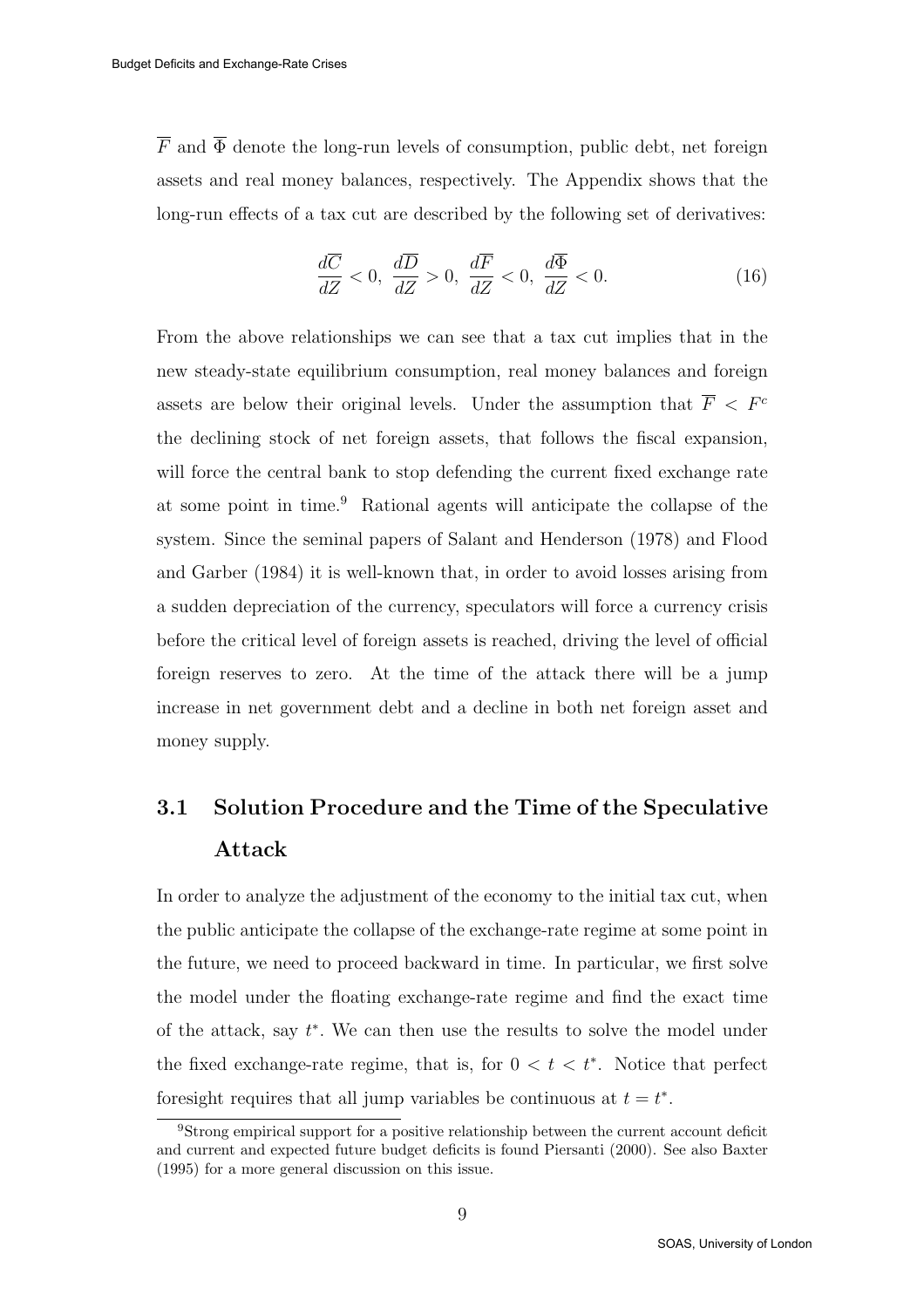Consider first the model under the floating regime, which applies for  $t > t^*$ . The relevant equations of the system are  $(13)-(14)$  together with:

$$
\mathcal{\stackrel{\bullet}{C}}_{t} = (i^{*} - \beta)C_{t} - \delta \frac{\beta + \delta}{1 + \eta} (\Phi_{t} + F_{t} + D_{t}), \qquad (17)
$$

$$
\mathbf{\Phi}_t = i^* \Phi_t - \eta C_t,\tag{18}
$$

where  $\Phi = \frac{M}{S}$ . Notice that the system of equations describing the economy under the peg  $(12)-(14)$  and under the float  $(13)-(14)$ ,  $(17)$  and  $(18)$  have the same steady-state solution, that is  $\overline{C}$ ,  $\overline{D}$ ,  $\overline{F}$  and  $\overline{\Phi}$ .

As shown in the Appendix the system of differential equations (13)-(14), (17) and (18) is saddle path stable. The solution can be easily obtained by using the initial conditions on the predetermined variables,  $D$ ,  $F$  and  $M$ , under a zero level of official reserves. In this way it is possible to compute the time path for the floating exchange rate before and after the speculative attack. According to the Salant-Henderson's criterion the currency crisis will occur at the point where the shadow exchange rate (i.e. the exchange rate that would prevail in the economy after the fiscal expansion under a flexible regime if the official reserves had fallen to zero) is equal to the prevailing fixed rate, that is  $S_{t^*} = S$ .

The time path of the shadow floating rate is given by (see the Appendix):

$$
S_t = \frac{M_0^+}{\overline{\Phi} + \eta v \left(D_0^+ - \overline{D}\right) \left(e^{\lambda_1 t} - e^{\lambda_2 t}\right) + \eta \left(F_0^+ - \overline{F}\right) e^{\lambda_2 t}},\tag{19}
$$

where  $\lambda_1 = i^* - \alpha$ ,  $\lambda_2 = i^* - \beta - \delta$ ,  $M_0^+ = M_0 - R_0$ ,  $D_0^+ = D_0 + R_0$ ,  $F_0^+ = F_0 - R_0$ and  $v \equiv \frac{-\delta(\beta+\delta)}{(1+\eta)[(\beta-\alpha)\alpha+\delta(\beta+\delta)]}$ . Using the above result and imposing the condition  $S_{t^*} = S$  one can compute the time of the speculative attack.

Proceeding backward in time, it is now possible to describe the time path for the economy under the fixed regime immediately after the fiscal expansion by solving the system of differential equations (12)-(14), given the initial conditions on the predetermined variables and by imposing the condition associated with the assumption of perfect foresight which requires that consumption be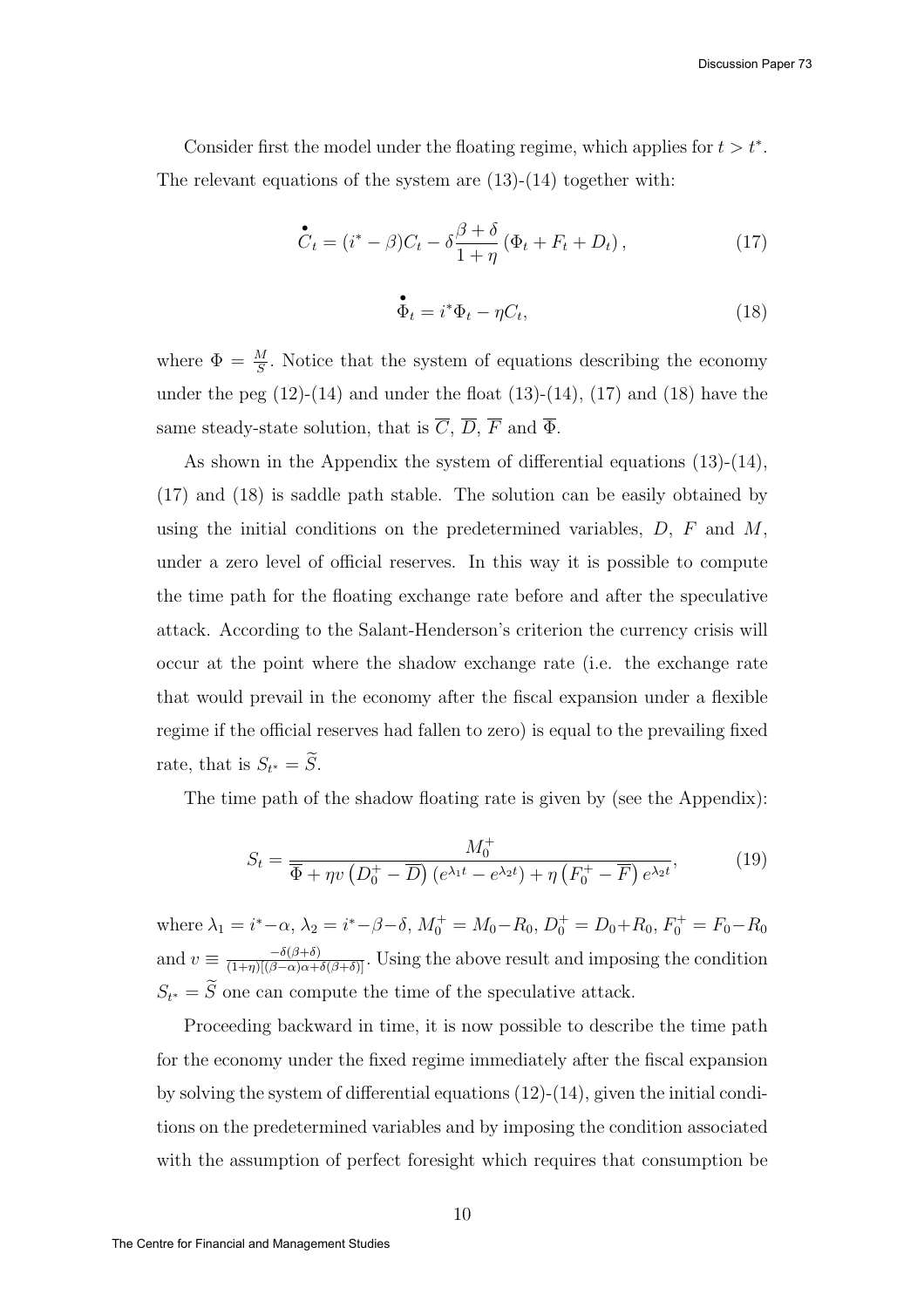continuous at the time of the attack  $t^*$ . The analytical solutions are described in detail in the Appendix.

#### 3.2 Numerical Example

The adjustment process can be better described by making use of a simple numerical example.<sup>10</sup>

Consider Figures 1-4 and assume, for example, an unanticipated tax cut at  $t = 0$ . Figures 1 and 2 plot the current time paths for consumption and the nominal exchange rate (bold lines) and for their related "shadow" levels before the attack occurring at time  $t^*$ . There is, on impact, an increase in consumption while the shadow exchange rate, after the initial appreciation, starts depreciating steadily. Current generations profit from the lump-sum tax cut, since they share the burden of future increases in taxation with yet unborn individuals.

The dynamics of net foreign assets is depicted in Figure 3. Following the tax cut, the economy starts reducing its holding of foreign assets to finance the higher consumption level along the transitional path. At time  $t^*$  there is an abrupt decline in net foreign assets as a consequence of the speculative attack and the depletion of official reserves. The peg is abandoned and the economy shifts to a flexible exchange-rate regime, where the money supply becomes exogenous, foreign assets decline towards the new long-run equilibrium, and the nominal exchange rate depreciates until the current account is brought back in equilibrium. Figure 4 plots the time path for net government debt which increases gradually, at the time of the attack jumps upward because of the sudden exhaustion of official reserves, and then continues increasing converging to a new long-run equilibrium above its starting level.

Under the baseline calibration, Figures 5-8 show how the time of the attack  $t^*$  is affected by the initial level of reserves  $R_0$ , the amount of the tax cut

<sup>10</sup>Figures 1-4 illustrate a numerical example based on the following parametrization:  $i^* = 0.03, \eta = 0.25, \delta = 0.02, \alpha = 0.04, Y = 1, G = D_0 = 0, \tilde{S} = 1, F_0 = 0.5 \text{ and } R_0 = 0.2.$ The rate of time preference,  $\beta = 0.024$ , and the initial stock of nominal money balances,  $M_0 = 8.46$ , are implied. The fiscal expansion consists in an increase in Z of 0.05 from zero.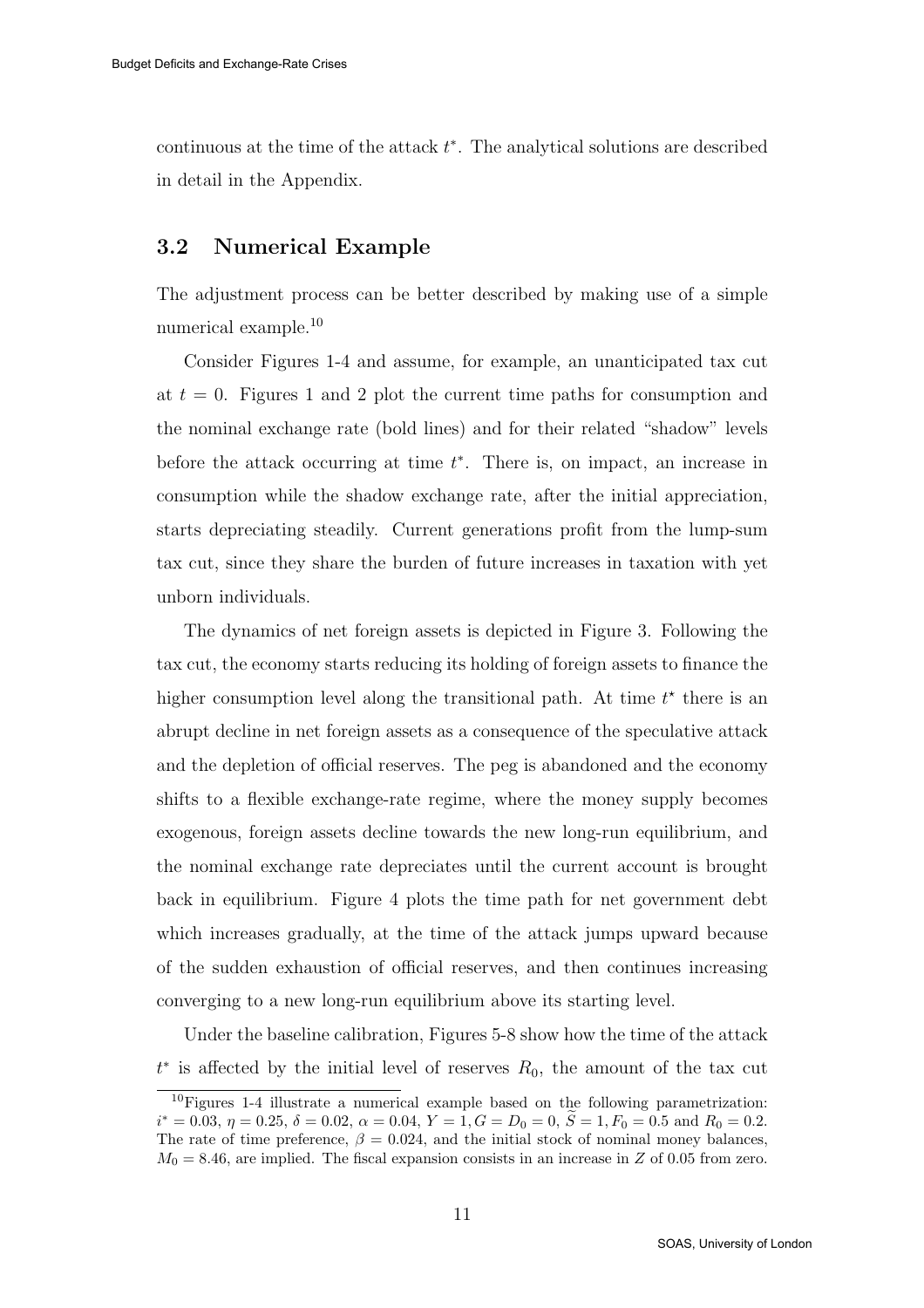Z, the responsiveness of taxes to public debt  $\alpha$  and the liquidity preference parameter η, respectively. The time of the attack depends positively on the level of official foreign reserves and on the responsiveness of taxes to public debt  $\alpha$ , but negatively on the magnitude of the fiscal expansion and on the liquidity preference parameter.

Notice that in this model a crisis may occur even when the fiscal budget is showing a surplus.<sup>11</sup> This is because along the transitional path a sequence of fiscal surpluses will replace the initial sequence of deficits, in order to satisfy the government intertemporal budget constraint.

## 4 Conclusion

In this paper we have used an optimizing general equilibrium model with overlapping generations to investigate the relation between fiscal deficits and currency crises. It is shown that a rise in current and expected future budget deficits generates a depletion of foreign reserves, leading up to a currency crisis.

Crises can thus occur even when policies are 'correctly' designed, that is a monetary policy fully committed to maintain the peg and the fiscal authorities respecting the intertemporal government budget constraint. The sustainability of fixed exchange-rate systems may thus require not only giving up monetary sovereignty but also imposing a more severe degree of fiscal discipline than implied by the standard solvency conditions.

<sup>&</sup>lt;sup>11</sup>This result is consistent with the evidence that in most Asian countries, during the years preceding the crisis, fiscal imbalances were either in surplus or in modest deficit. See World Bank(1999).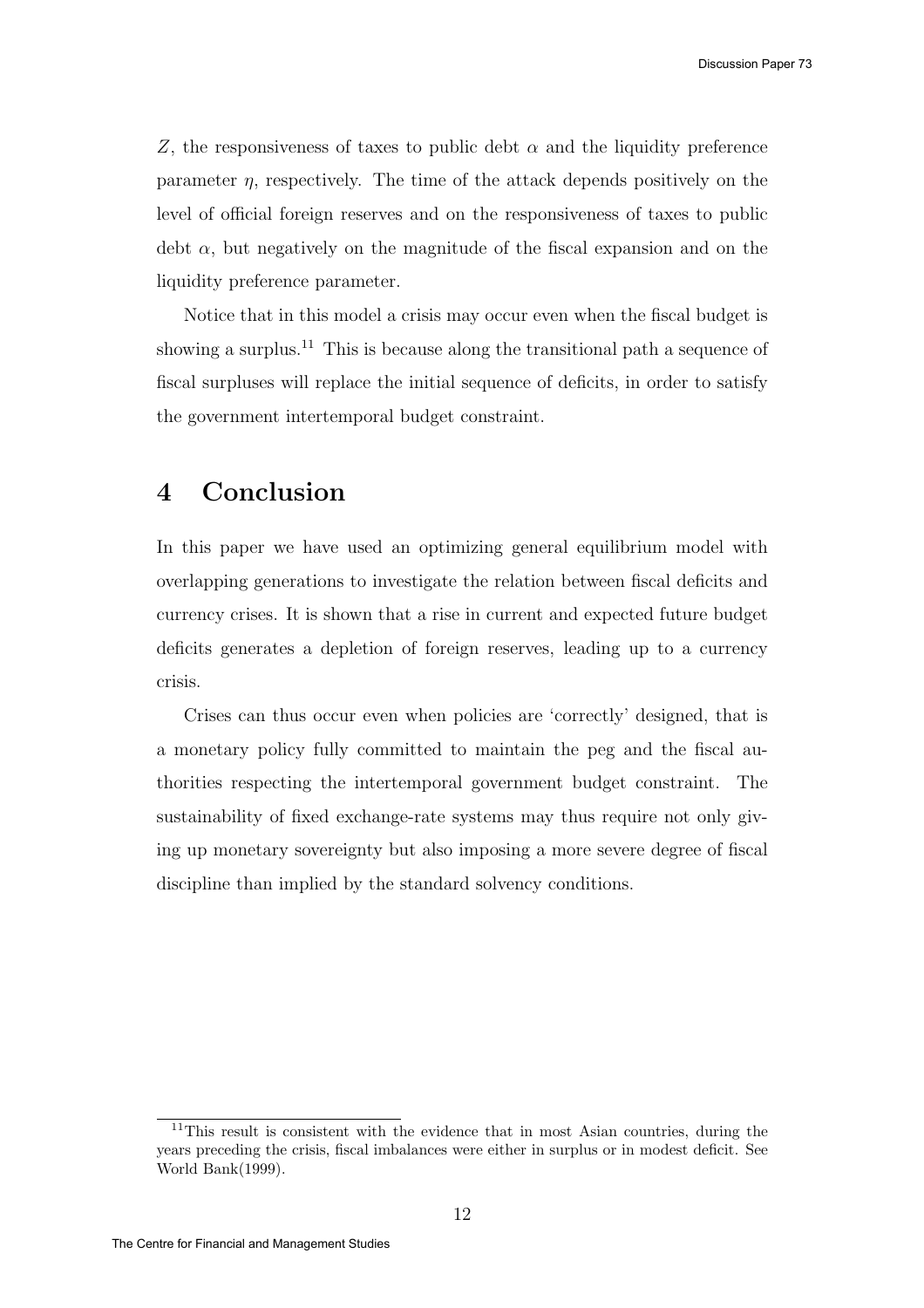## References

Baxter, M., 1995. International Trade and Business Cycles. In: Grossman, G. M., Rogoff, K., (Eds.) Handbook of International Economics. Vol.3, Amsterdam: North-Holland.

Benhabib, J., Schmitt-Grohé S. and Uribe M., 2001. Monetary Policy and Multiple Equilibria. American Economic Review, 91, 167-186.

Blanchard, O., 1985. Debt, Deficits and Finite Horizons. Journal of Political Economy, 93, 223-247.

Burnside, C., Eichenbaum, M., and Rebelo, S., 2001. Prospective Deficits and the Asian Currency Crisis. Journal of Political Economy, 109, 1155-1197.

Burnside, C., Eichenbaum, M., and Rebelo, S., 2003. On the Fiscal Implications of Twin Crises. In: Dooley, M. P., Frankel, J. A. (Eds.), Managing Currency Crises in Emerging Markets. Ghicago: University of Chicago Press.

Calvo, G., 1987. Balance of Payments Crises in a Cash-in-Advance Economy. Journal of Money, Credit and Banking, 19, 19-32.

Calvo, G., and Végh, C., 1999. Inflation Stabilization and BOP Crises in Developing Countries. In: Taylor, J. B., Woodford, M., (Eds.) Handbook of Macroeconomics. Vol. 1C, Amsterdam: North- Holland.

Chang, R. and Velasco, A., 2001. A Model of Financial Crises in Emerging Markets. Quarterly Journal of Economics, 116, 489-517.

Cole, H. L., and Kehoe, T. J., 1996. A Self-Fulfilling Model of Mexico's 1994-1995 Debt Crisis. Journal of International Economics, 41, 309-330.

Corsetti, G., Pesenti, P. and Roubini, N., 1999. What Caused the Asian Currency and Financial Crisis? Japan and the World Economy, 11, 305-373.

Daniel, B. C., 2000. The Timing of Exchange Rate Collapse. Journal of International Money and Finance, 19, 765-784.

Daniel, B., C., 2001. A Fiscal Theory of Currency Crises. International Economic Review, 42, 969-988.

Feenstra, R. C., 1986. Functional Equivalence between Liquidity Costs and the Utility of Money. Journal of Monetary Economics, 17, 271-291.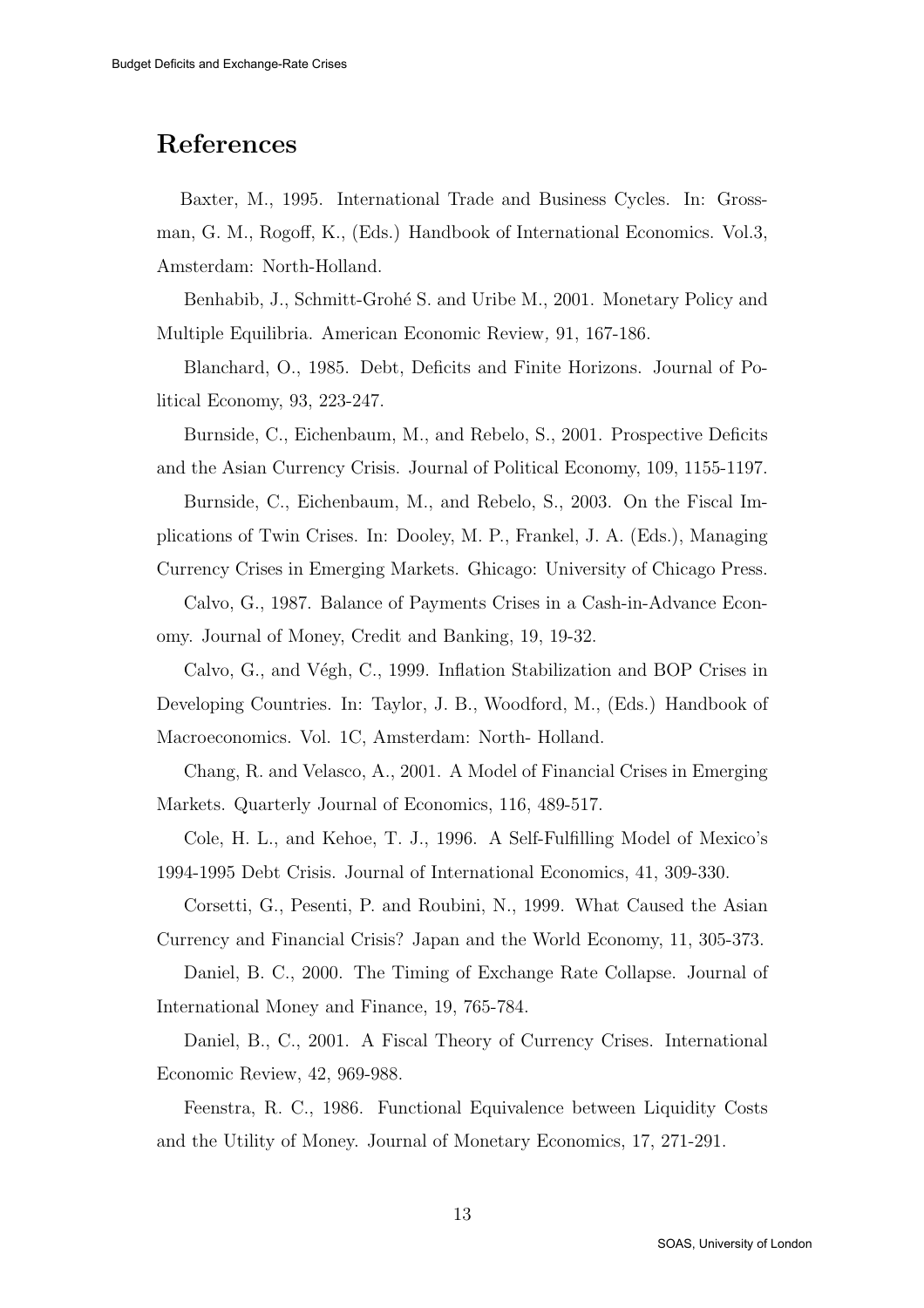Flood, R. P. and Garber, P. M., 1984. Collapsing Exchange-Rate Regimes: Some Linear Examples. Journal of International Economics, 17, 1-13.

Flood, R. P., and Marion, N. P. (1999). Perspective on the Recent Currency Crisis Literature. International Journal of Finance and Economics, 4, 1-26.

Frenkel, J. A., and Razin, A. K., 1987. Fiscal Policies and the World Economy. An Intertemporal Approach. Cambridge, MA: MIT Press.

Jeanne, O., 1997. Are Currency Crises Self-Fulfilling? A Test. Journal of International Economics, 43, 263-286.

Jeanne, O., 2000. Currency Crises: A Perspective on Recent Theoretical Developments. Special Papers in International Economics, No. 20, Princeton University Press, Princeton New Jersey.

Jeanne, O. and Masson, P., 2000. Currency Crises, Sunspots and Markov-Switching Regimes. Journal of International Economics, 50, 327-50.

Kawai, M. and Maccini, L. J., 1990. Fiscal Policy, Anticipated Switches in Methods of Finance, and the Effects on the Economy. International Economic Review, 31, 913-934.

Kawai, M. and Maccini, L. J., 1995. Twin Deficits versus Unpleasant Fiscal Aritmetics in a Small Open Economy. Journal of Money, Credit, and Banking, 27, 639-658.

Krugman, P., 1979. A Model of Balance of Payments Crises. Journal of Money, Credit, and Banking, 11, 311-325.

Marini, G. and van der Ploeg, F., 1988. Monetary and Fiscal Policy in an Optimizing Model with Capital Accumulation and Finite Lives. Economic Journal, 98, 772-786.

Obstfeld, M., 1986a. Speculative Attack and the External Constraint in a Maximizing Model of the Balance of Payments. Canadian Journal of Economics, 19, 1-22.

Obstfeld, M., 1986b. Rational and Self-Fulfilling Balance-of-Payments Crises. American Economic Review, 76, 72-81.

Obstfeld, M., 1989. Fiscal Deficits and Relative Prices in a Growing World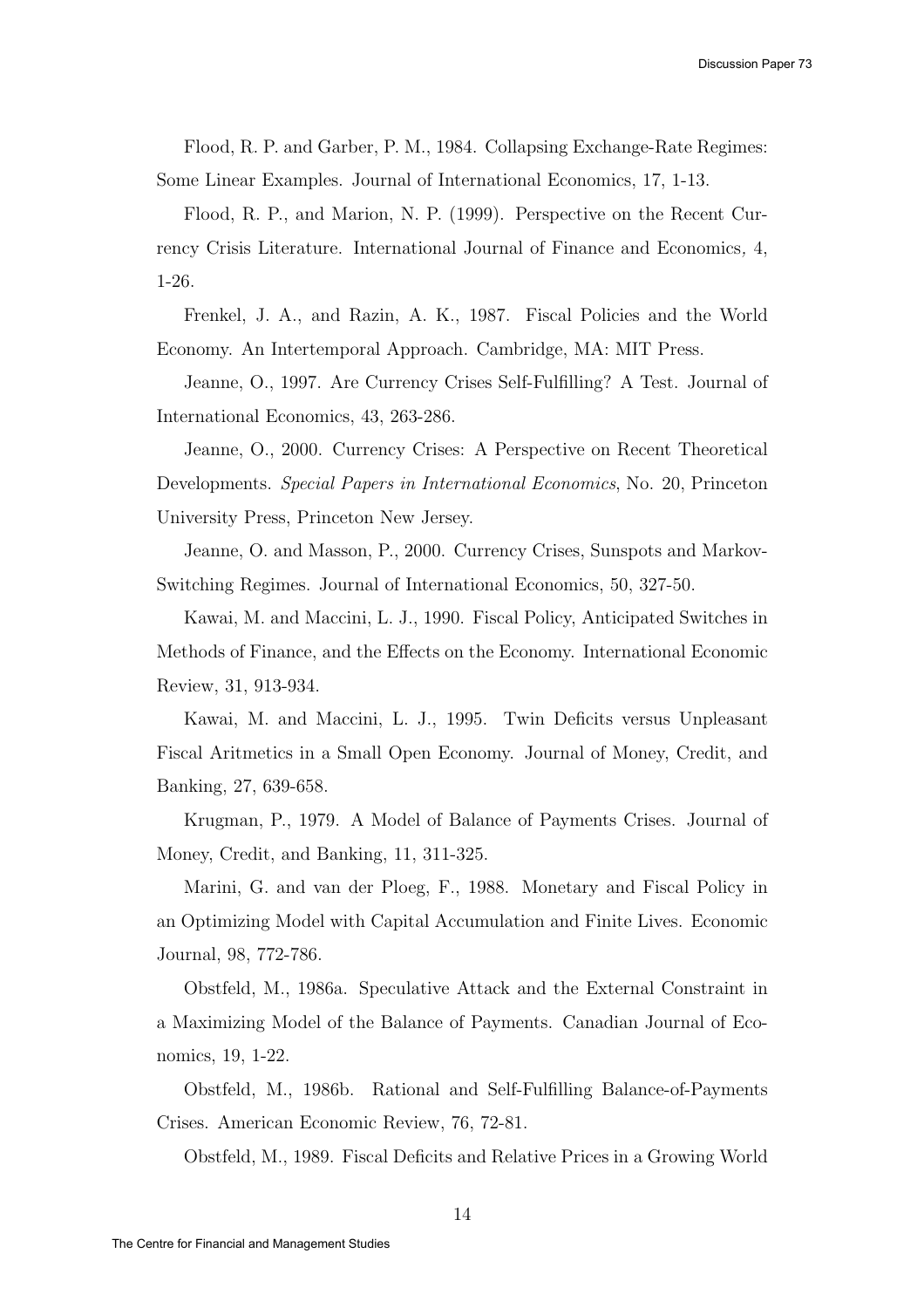Economy. Journal of Monetary Economics, 23, 461-484.

Obstfeld, M., 1996. Models of Currency Crises with Self-Fulfilling Features. European Economic Review, 40, 1037-1048.

Obstfeld, M. and Stockman, A. C., 1985. Exchange Rate Dynamics. In: Jones, R. W., Kenen P. B. (Eds.) Handbook of International Economics. Vol 2, Amsterdam: North-Holland.

Piersanti, G., 2000. Current Account Dynamics and Expected Future Budget Deficits: Some International Evidence. Journal of International Money and Finance, 19, 255-271.

Salant, S.W. and Henderson, D.W., 1978. Market Anticipations of Government Policies and the Price of Gold. Journal of Political Economy, 86, 627-648.

Spaventa, L., 1987. The Growth of Public Debt. International Monetary Fund Staff Papers, 34, 374-399.

Turnovsky, S. J., 1977. Macroeconomic Analysis and Stabilization Policy. Cambridge: Cambridge University Press.

Turnovsky, S. J., Sen, P., 1991. Fiscal Policy, Capital Accumulation, and Debt in an Open Economy. Oxford Economic Papers, 43, 1-24.

Turnovsky, S. J., 1997. International Macroeconomic Dynamics. Cambridge, MA: MIT Press.

Van der Ploeg, F., 1991. Money and Capital in Interdependent Economies with Overlapping Generations. Economica, 58, 233-256.

Van Wijnbergen, S., 1991. Fiscal Deficits, Exchange Rate Crises and Inflation. Review of Economic Studies, 58, 81-92.

Velasco, A., 1996. Fixed Exchange Rates: Credibility, Flexibility and Multiplicity. European Economic Review, 40, 1023-35.

World Bank, 1999. Global Economic Prospects and Developing Countries, 1998/1999; Beyond Financial Crisis, Washington D.C.: The World Bank.

Yaari, M., 1965. Uncertain Lifetime, Life Insurance, and the Theory of the Consumer. Review of Economic Studies, 32, 137-150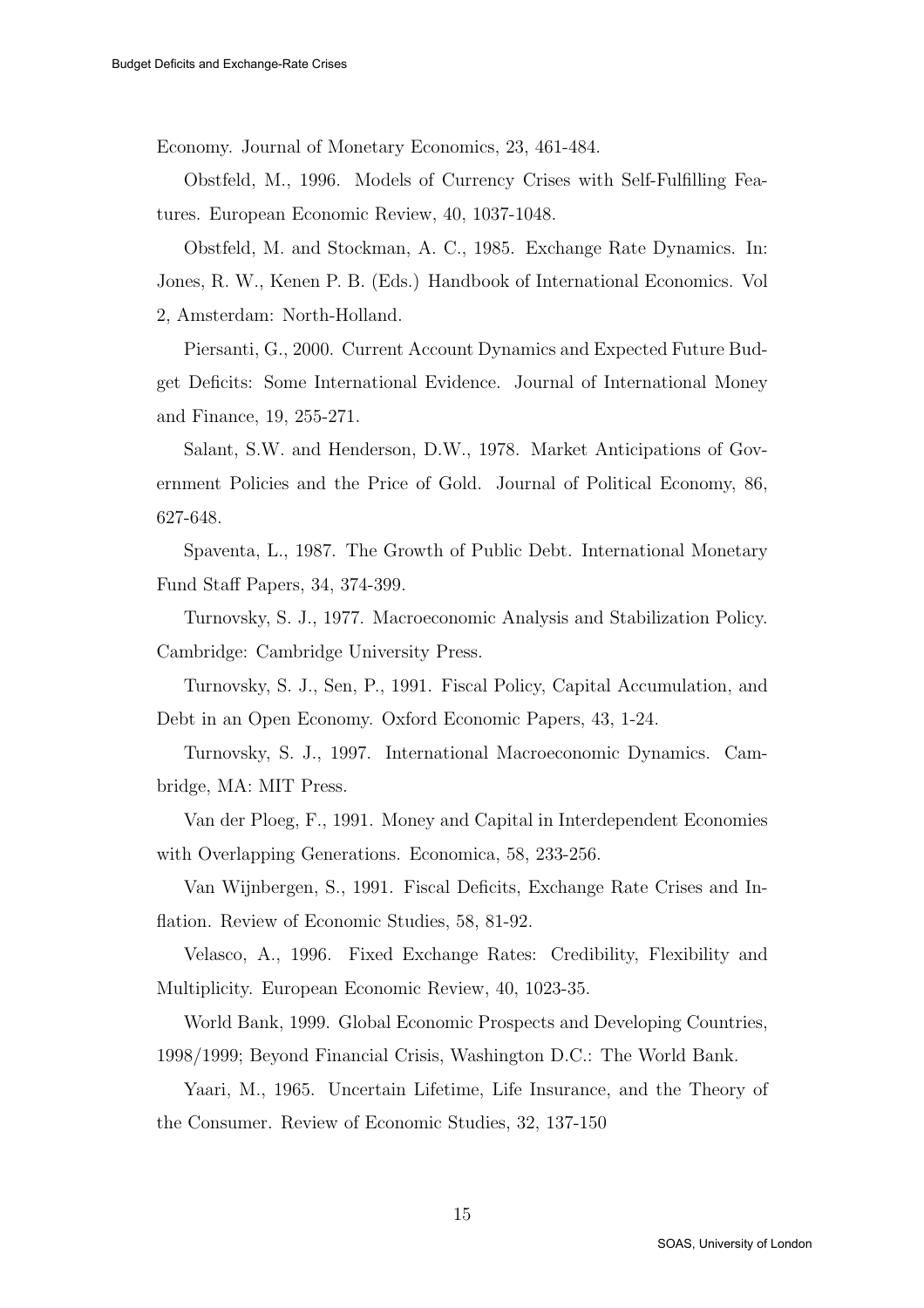# Appendix

### Long-Run Steady-State

The steady-state equilibrium is described by the set of equations (12)-(14), together with the portfolio balance condition (15) or analogously by (13), (14), 17), (18) for •  $C =$ •  $D =$ •  $F =$ •  $\Phi = 0$ :

$$
(i^* - \beta)\overline{C} - \delta \frac{\delta + \beta}{1 + \eta} (\overline{\Phi} + \overline{F} + \overline{D}) = 0,
$$
 (A1)

$$
G + (i^* - \alpha) \overline{D} + Z = 0,\tag{A2}
$$

$$
i^*\overline{\Phi} - \eta \overline{C} = 0,\tag{A3}
$$

$$
i^*\overline{F} + Y - \overline{C} - G = 0. \tag{A4}
$$

Totally differentiating the above system of equations yields

$$
\mathbf{J} \begin{pmatrix} d\overline{C} \\ d\overline{D} \\ d\overline{\Phi} \\ d\overline{F} \end{pmatrix} = \begin{pmatrix} 0 \\ -1 \\ 0 \\ 0 \end{pmatrix} dZ, \tag{A5}
$$

where 
$$
\mathbf{J} \equiv \begin{pmatrix} i^* - \beta & -\delta \frac{\beta + \delta}{1 + \eta} & -\delta \frac{\beta + \delta}{1 + \eta} & -\delta \frac{\beta + \delta}{1 + \eta} \\ 0 & i^* - \alpha & 0 & 0 \\ -\eta & 0 & i^* & 0 \\ -1 & 0 & 0 & i^* \end{pmatrix}
$$

The long-run effects of an increase in Z are:

$$
\frac{d\overline{C}}{dZ} = -i^* \frac{\delta(\beta + \delta)i^*}{(1 + \eta)\Delta} < 0,\tag{A6}
$$

$$
\frac{d\overline{B}}{dZ} = \frac{1}{\alpha - i^*} > 0,\tag{A7}
$$

$$
\frac{d\overline{\Phi}}{dZ} = -\eta \frac{\delta(\beta + \delta)i^*}{(1 + \eta)\Delta} < 0,\tag{A8}
$$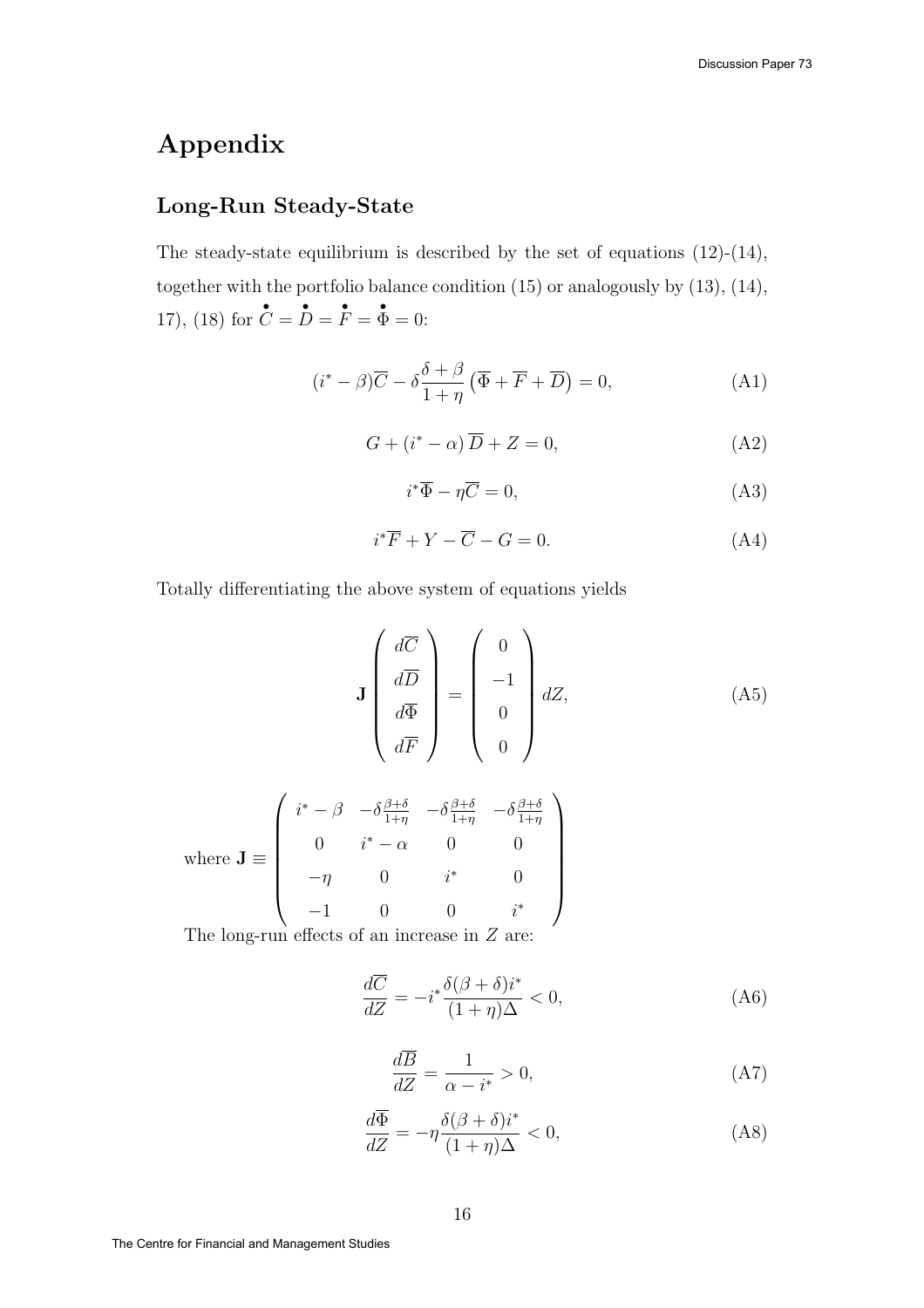$$
\frac{d\overline{F}}{dZ} = -\frac{\delta(\beta + \delta)i^*}{(1 + \eta)\Delta} < 0,\tag{A9}
$$

where  $\Delta \equiv (\alpha - i^*)(\beta + \delta - i^*)(i^* + \delta)i^* > 0$ .

### The Model under the Float

The characteristic equation of the Jacobian of the system of differential equations  $(13)$ ,  $(14)$ ,  $(17)$ ,  $(18)$  describing the economy under the float is

$$
(i^* - \alpha - \lambda)(i^* - \lambda)[(i^* - \lambda)(i^* - \beta - \lambda) - \delta(\beta + \delta)] = 0,
$$
 (A10)

where the eigenvalues are  $\lambda_1 = i^* - \alpha < 0$ ,  $\lambda_2 = i^* - \beta - \delta < 0$ ,  $\lambda_3 = i^* > 0$ and  $\lambda_4 = i^* + \delta > 0$ . Under the float the economy displays two jump variables  $(C \text{ and } \Phi)$  and two predetermined variables  $(D \text{ and } F)$ . The signs of the eigenvalues ensure that the model is saddle path stable.

The saddle path solution for the system  $(13)$ ,  $(14)$ ,  $(17)$ ,  $(18)$  is:

$$
C_t = \overline{C} + v \left( D_0^+ - \overline{D} \right) \left[ \alpha e^{\lambda_1 t} - \left( \beta + \delta \right) e^{\lambda_2 t} \right] + \left( \beta + \delta \right) \left( F_0^+ - \overline{F} \right) e^{\lambda_2 t}, \tag{A11}
$$

$$
D_t = \overline{D} + \left(D_0^+ - \overline{D}\right)e^{\lambda_1 t},\tag{A12}
$$

$$
\Phi_t = \overline{\Phi} + \eta v \left( D_0^+ - \overline{D} \right) \left( e^{\lambda_1 t} - e^{\lambda_2 t} \right) + \eta \left( F_0^+ - \overline{F} \right) e^{\lambda_2 t},\tag{A13}
$$

$$
F_t = \overline{F} + v \left( D_0^+ - \overline{D} \right) \left( e^{\lambda_1 t} - e^{\lambda_2 t} \right) + \left( F_0^+ - \overline{F} \right) e^{\lambda_2 t}, \tag{A14}
$$

where  $v \equiv -\frac{\delta(\beta+\delta)}{(1+\eta)[(\beta-\alpha)\alpha+\delta(\beta+\delta)]}$ ,  $D_0^+ = D_0 + R_0$  and  $F_0^+ = F_0 - R_0$ .

The above solution describes the behavior of the "shadow" economy after the fiscal expansion until the time of the attack  $t^*$  and the behavior of the "real" economy from time  $t^*$  onward.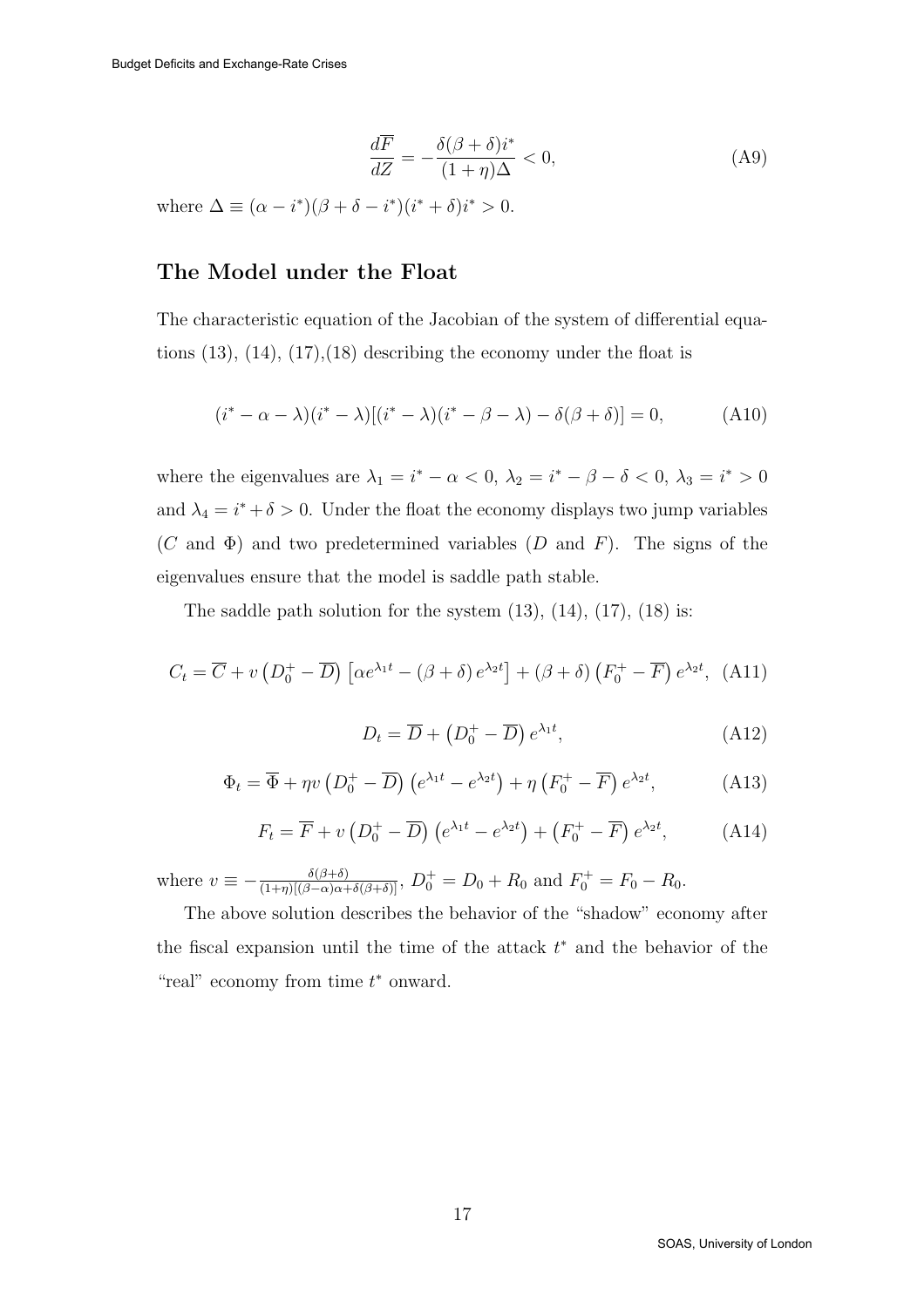### The Timing of the Attack

Using (A13) and recalling that  $\Phi = \frac{M}{S}$  the time path of the "shadow" exchange rate prevailing in the economy after the fiscal expansion is

$$
S_t = \frac{M_0^+}{\overline{\Phi} + \eta v \left(D_0^+ - \overline{D}\right) \left(e^{\lambda_1 t} - e^{\lambda_2 t}\right) + \eta \left(F_0^+ - \overline{F}\right) e^{\lambda_2 t}},\tag{A16}
$$

where  $M_0^+ = M_0 - R_0$ .

The speculative attack will occur at time  $t^*$  when the shadow exchange rate is equal to the pegged value  $\widetilde{S}$ :

$$
S_{t^*} = \frac{M_0^+}{\overline{\Phi} + \eta v \left(D_0^+ - \overline{D}\right) \left(e^{\lambda_1 t^*} - e^{\lambda_2 t^*}\right) + \eta \left(F_0^+ - \overline{F}\right) e^{\lambda_2 t^*}} = \widetilde{S}.
$$
 (A17)

### The Model under the Peg

Consider the Jacobian of system of differential equations describing the economy under the peg  $(12)-(14)$ :

$$
\Lambda = \begin{pmatrix} i^* - \beta - \delta \frac{\delta + \beta}{1 + \eta} \frac{\eta}{i^*} & -\delta \frac{\delta + \beta}{1 + \eta} & -\delta \frac{\delta + \beta}{1 + \eta} \\ 0 & i^* - \alpha & 0 \\ -1 & 0 & i^* \end{pmatrix},
$$
(A18)

Let  $\mu_1$ ,  $\mu_2$  and  $\mu_3$  denote the eigenvalues of the Jacobian. It follows that:

$$
\mu_1 \mu_2 \mu_3 = \det \mathbf{\Lambda} = [\delta (\delta + \beta) - i^* (i^* - \beta)] (\alpha - i^*) > 0,
$$
 (A19)

Since the equation of motion of net public debt is recursive one root, say  $\mu_1$ , is equal to  $i^* - \alpha < 0$ . From (A19) the remaining eigenvalues have opposite sign and are such that:

$$
\mu_2 \mu_3 = -\left[\delta\left(\delta + \beta\right) - i^*\left(i^* - \beta\right)\right] < 0. \tag{A20}
$$

Let  $\mu_2 < 0$  and  $\mu_3 > 0$ .

The general solution for the system of linear differential equations (12-14)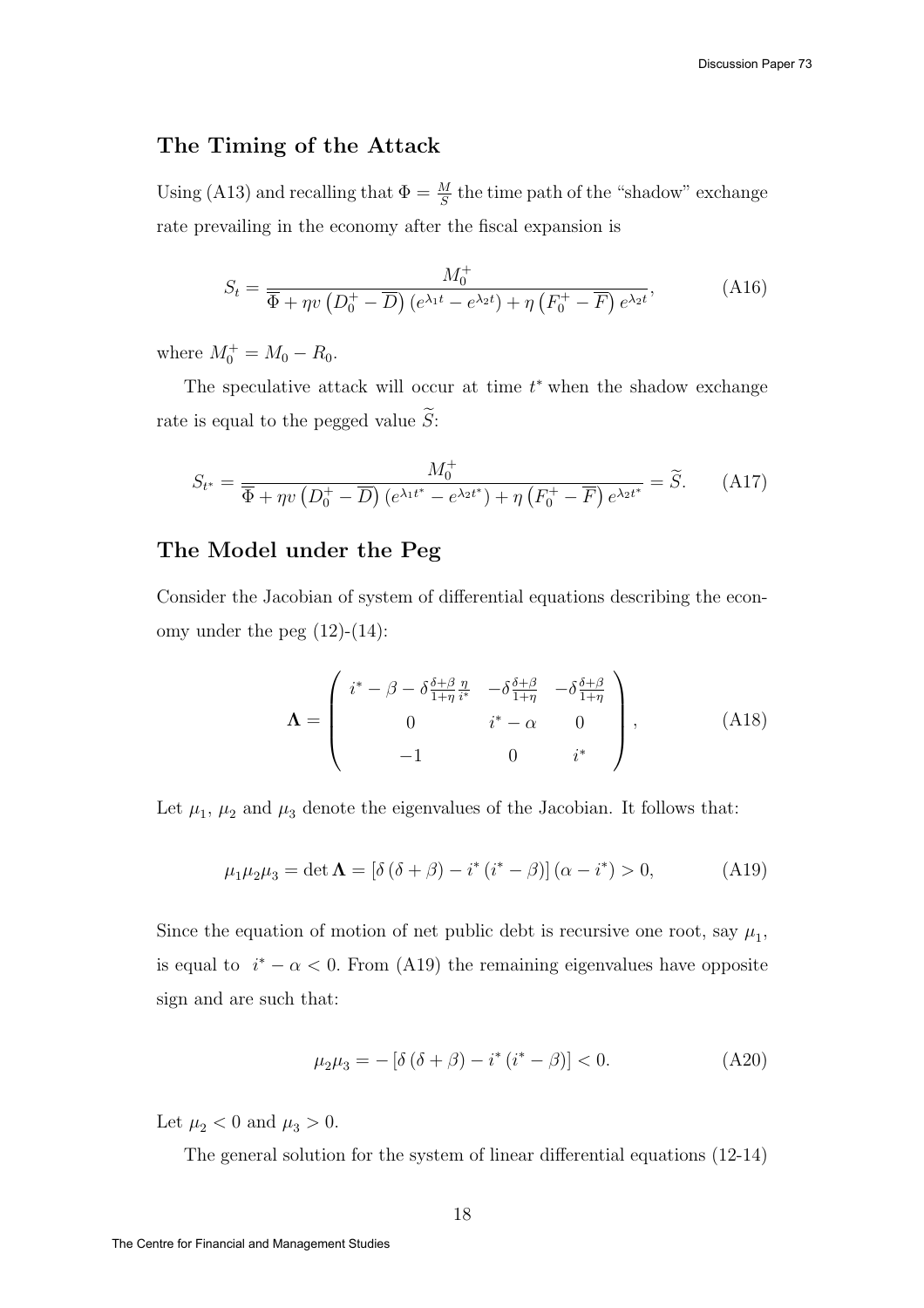is:

$$
C_{t} = \overline{C} + H_{1}\alpha u e^{(i^{*}-\alpha)t} + H_{2}(i^{*}-\mu_{2}) e^{\mu_{2}t} + H_{3}(i^{*}-\mu_{3}) e^{\mu_{3}t}, \qquad (A21)
$$

$$
D_t = \overline{D} + H_1 e^{(i^* - \alpha)t}, \tag{A22}
$$

$$
F_t = \overline{F} + H_1 u e^{(i^* - \alpha)t} + H_2 e^{\mu_2 t} + H_3 e^{\mu_3 t}, \tag{A23}
$$

where Let  $u \equiv -\frac{\delta \frac{\beta+\delta}{1+\eta}}{\alpha(\beta-\alpha+\delta \frac{\delta+\beta}{1+\eta} \frac{\eta}{i^*})+\delta \frac{\beta+\delta}{1+\eta}}$  and  $H_1, H_2$  and  $H_3$  are constants to be determined given the initial conditions on the predetermined variables, D and  $F$ , and the continuity condition on the forward looking variable  $C$  at the time of the attack  $t^*$ .

#### Determination of  $H_1$

From (A22) computed at time  $t = 0$ :

$$
D_0 = \overline{D} + H_1 = 0 \to H_1 = D_0 - \overline{D}.
$$
 (A24)

Substituting the above result into (A21)-(A23) yields:

$$
C_{t} = \overline{C} + \alpha u \left( D_{0} - \overline{D} \right) e^{(i^{*} - \alpha)t} + H_{2} \left( i^{*} - \mu_{2} \right) e^{\mu_{2} t} + H_{3} \left( i^{*} - \mu_{3} \right) e^{\mu_{3} t}, \text{ (A25)}
$$

$$
D_t = \overline{D} + (D_0 - \overline{D}) e^{(i^* - \alpha)t}, \qquad (A26)
$$

$$
F_t = \overline{F} + u\left(D_0 - \overline{D}\right)e^{(i^* - \alpha)t} + H_2 e^{\mu_2 t} + H_3 e^{\mu_3 t}.
$$
 (A27)

#### Determination of  $H_2$  and  $H_3$

At time  $t = 0$  the RHS of (A27) must be equal to the given initial condition on  $F$ :

$$
F_0 = \overline{F} + u\left(D_0 - \overline{D}\right) + H_2 + H_3. \tag{A28}
$$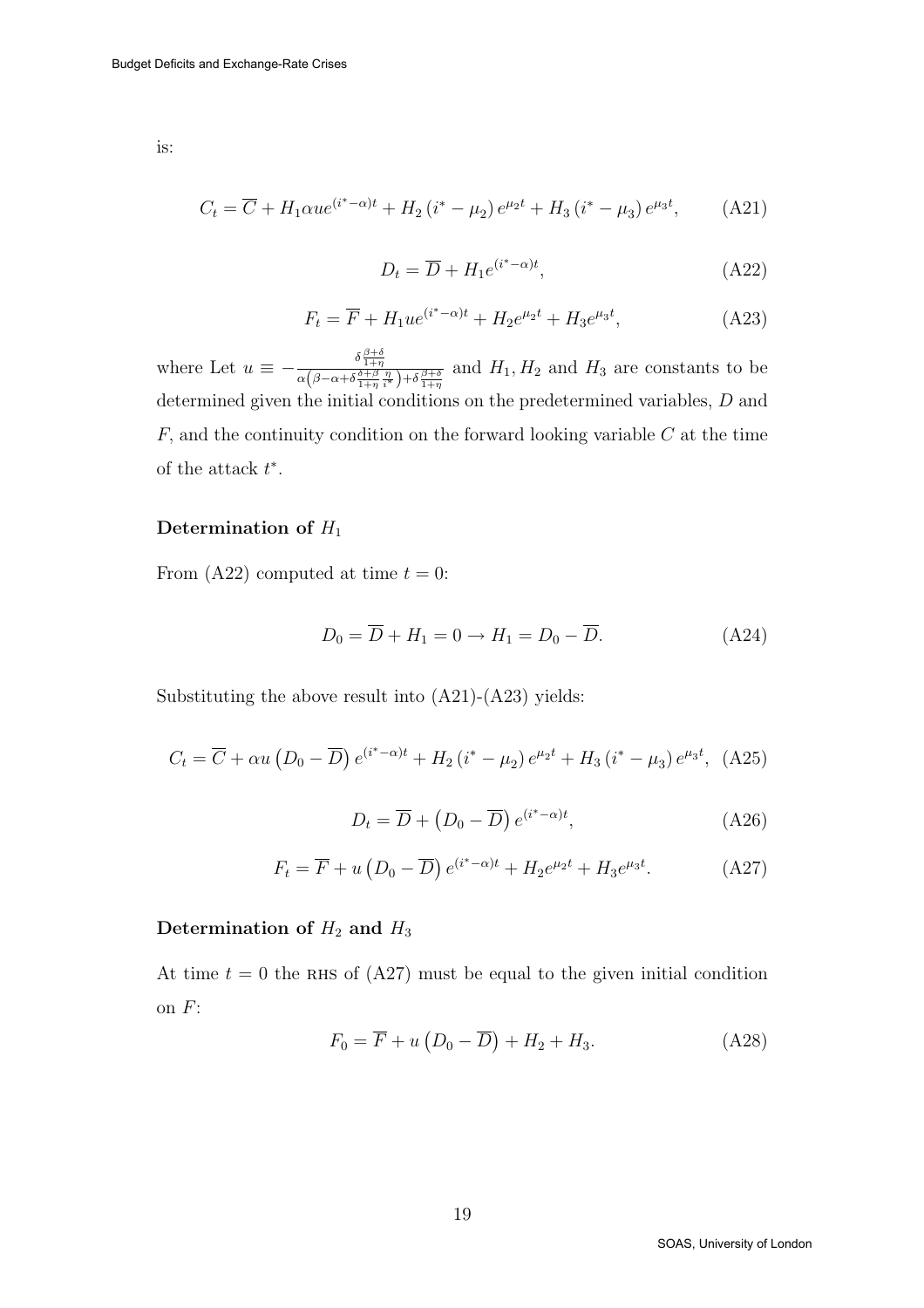At  $t = t^*$  the RHS of (A25) must be equal to the RHS of (A11) in order to rule out any discrete jumps of consumption when the fixed regime is abandoned:

$$
\alpha u (D_0 - \overline{D}) e^{(i^* - \alpha)t^*} + H_2 (i^* - \mu_2) e^{\mu_2 t^*} + H_3 (i^* - \mu_3) e^{\mu_3 t^*} (A29)
$$
  
=  $v (D_0^+ - \overline{D}) [\alpha e^{\lambda_1 t^*} - (\beta + \delta) e^{\lambda_2 t^*}] + (\beta + \delta) (F_0 - \overline{F}) e^{\lambda_2 t^*}.$ 

The constants  $H_2$  and  $H_3$  can be easily obtained by solving the system of equations (A28)-(A29).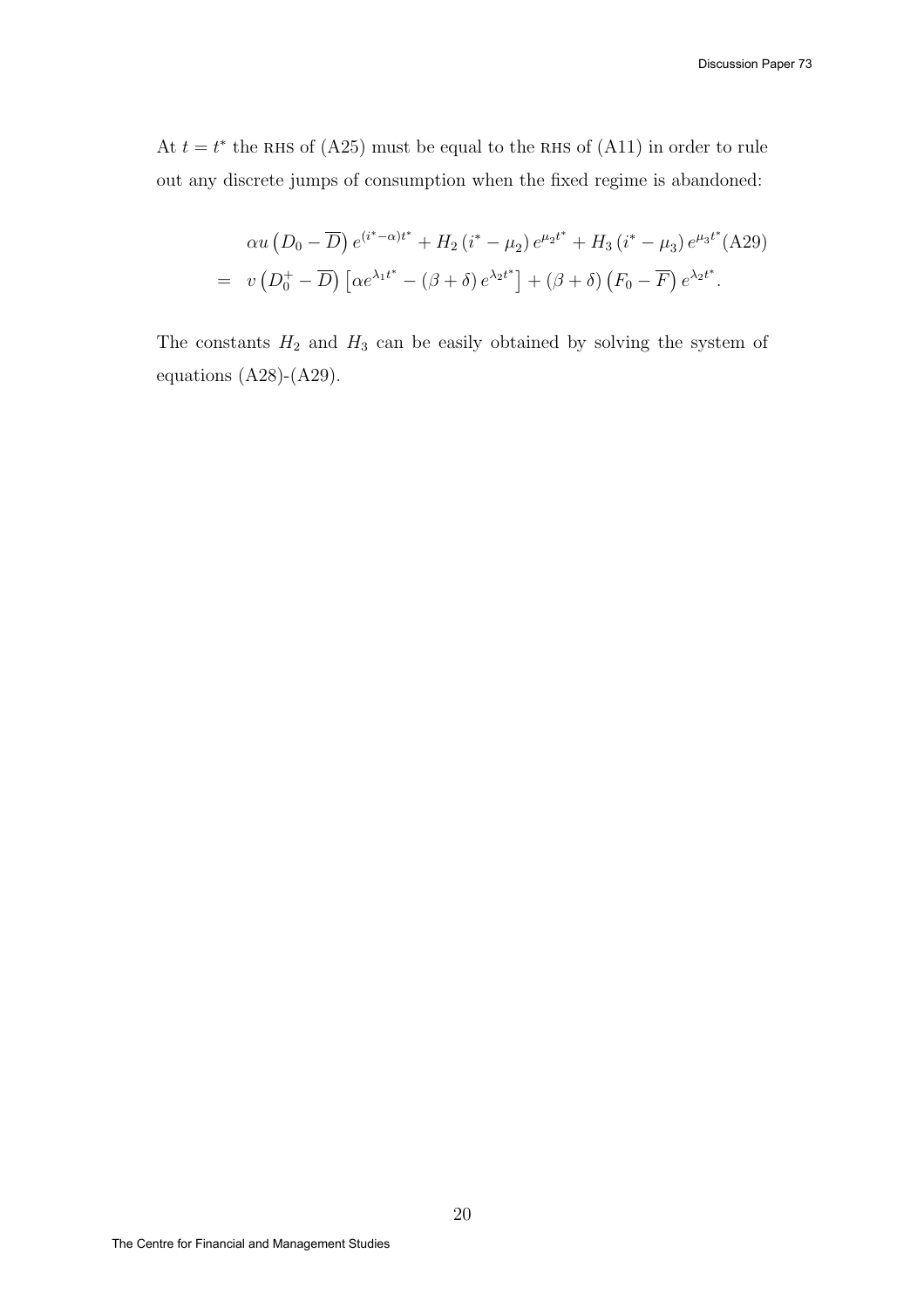